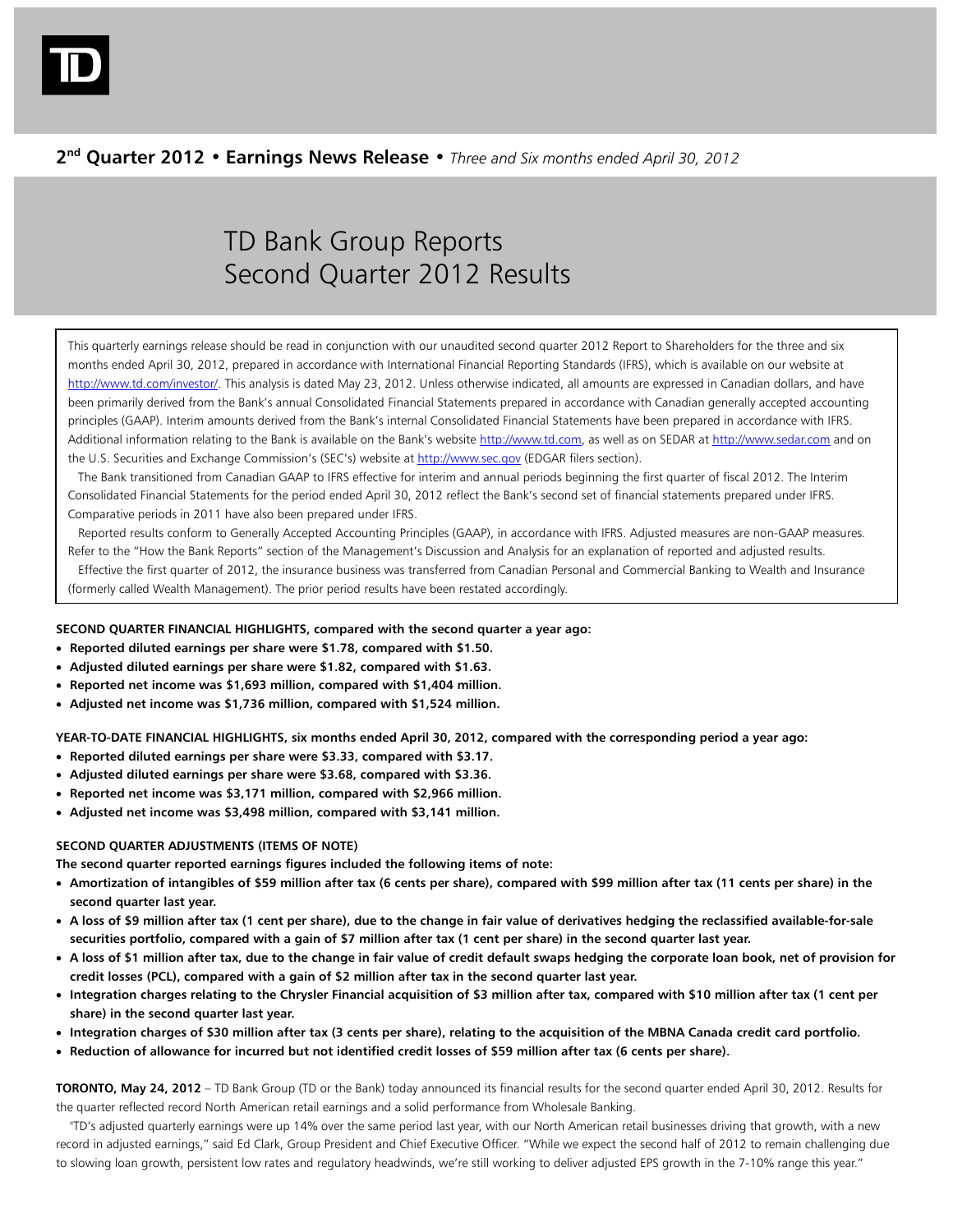#### **Canadian Personal and Commercial Banking**

Canadian Personal and Commercial Banking posted a very good quarter, with reported net income of \$808 million. Adjusted net income was \$838 million, up 14% from the same period last year. Results for the quarter were driven by good core volume growth, favourable credit performance and the contribution from MBNA.

 "The ongoing low interest rate environment continues to present a challenge, as does slowing personal loan growth, but we will earn through it by focusing on delivering legendary service and convenience, managing expense growth prudently and identifying opportunities to invest in and grow businesses," said Tim Hockey, Group Head, Canadian Banking, Auto Finance, and Credit Cards.

#### **Wealth and Insurance**

Wealth and Insurance delivered net income of \$365 million in the quarter, up 16% from the same period last year. This was driven by strong premium growth and claims performance in the Insurance business, improved results in TD's Wealth business despite difficult markets, partially offset by lower earnings from TD Ameritrade due to decreased trading levels.

"This was a record quarter for both our Wealth and Insurance businesses, despite market volatility and lower trading volumes," said Mike Pedersen, Group Head, Wealth Management, Insurance, and Corporate Shared Services. "Insurance is on track for a strong year. Wealth has performed well so far in 2012, partly through expense management, and we continue to expect earnings growth in the second half of the year despite uncertain markets and slow trading levels."

#### **U.S. Personal and Commercial Banking**

U.S. Personal and Commercial Banking delivered a record quarter, with reported and adjusted net income of US\$358 million, up 9%, on an adjusted basis, from the same period last year, driven primarily by strong volume growth.

 "Strong growth in loans and deposits this quarter again helped mitigate the impact of the Durbin Amendment for TD Bank, America's Most Convenient Bank," said Bharat Masrani, Group Head, U.S. Personal and Commercial Banking. "Despite a challenging economic and regulatory environment, we will continue to invest in our future growth and remain on track to open 35 new stores in 2012."

#### **Wholesale Banking**

Wholesale Banking recorded net income of \$197 million for the quarter, up 5% compared with the same period last year. The increase was due to higher revenues across a number of business lines, most notably investment banking. Revenues were reduced by the impact of late quarter trading conditions primarily in fixed income markets.

 "Our business delivered good results despite the resurgence of European related concerns," said Bob Dorrance, Group Head, Wholesale Banking. "Strong performance across a number of businesses more than offset the declining market volumes that affected our trading businesses. Although the negative trends are concerning, we remain confident that our diversified, client-focused business model will achieve target return levels through the cycle."

#### **Capital**

TD's Tier 1 capital ratio was 12.0% in the quarter. Capital quality remained very high, with tangible common equity comprising more than 85% of Tier 1 capital. TD continues to exceed the 7% Basel III requirement on a fully phased-in basis.

#### **Conclusion**

"We're pleased with our results this quarter," said Clark. "We continue to see a steady but modest recovery in the U.S. The low interest rate environment continues to impact our business, but we are also looking at the long-term horizon, which means executing on organic growth opportunities. We will continue to strategically invest in our businesses, manage our expense growth and leverage our competitive advantage in service and convenience to win customers and take market share."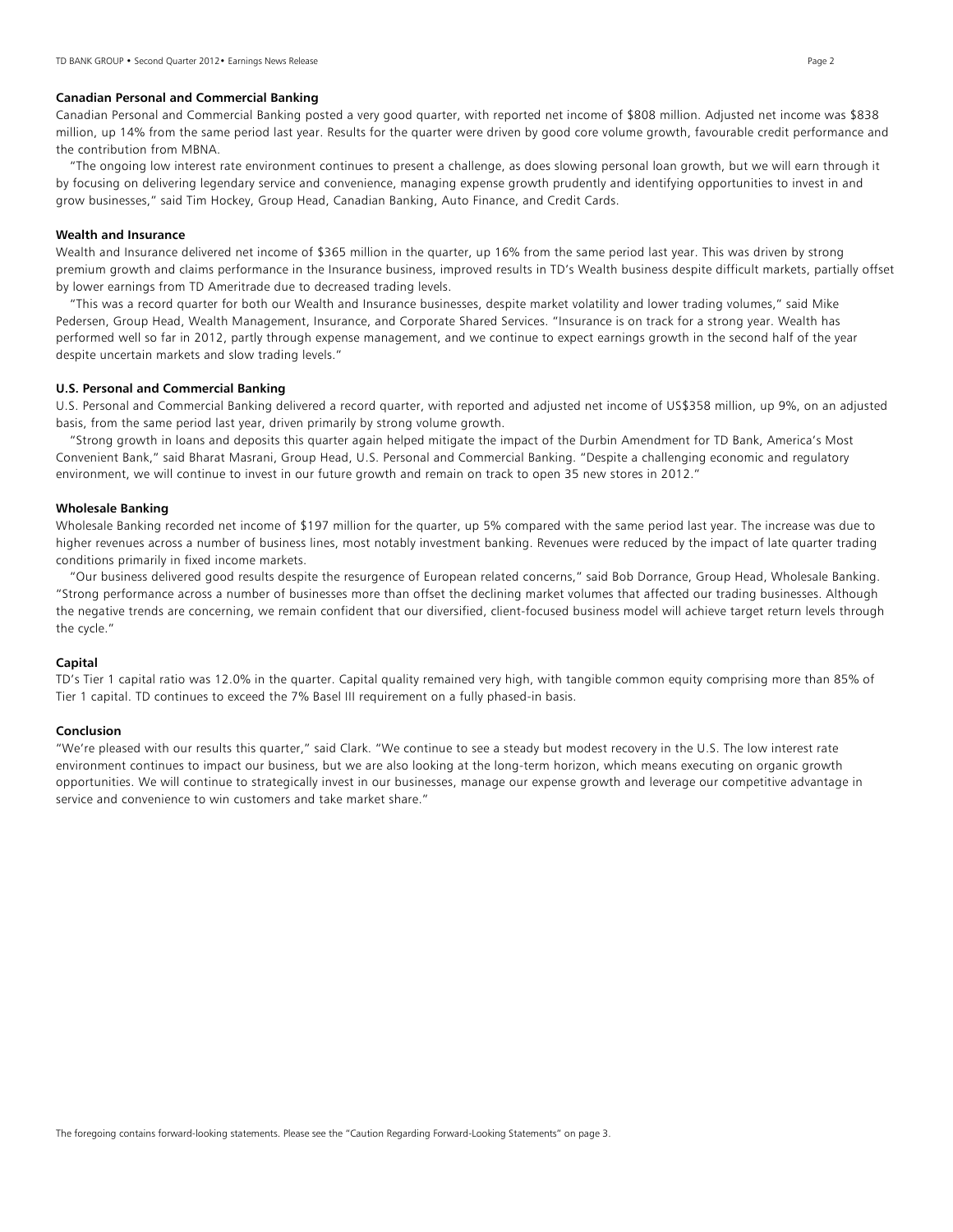#### *Caution Regarding Forward-Looking Statements*

From time to time, the Bank makes written and/or oral forward-looking statements, including in this earnings news release, in other filings with Canadian regulators or the U.S. Securities and Exchange Commission, and in other communications. In addition, representatives of the Bank may make forward-looking statements orally to analysts, investors, the media and others. All such statements are made pursuant to the "safe harbour" provisions of, and are intended to be forward-looking statements under, applicable Canadian and U.S. securities legislation, including the U.S. Private Securities Litigation Reform Act of 1995. Forward-looking statements include, but are not limited to, statements made in this earnings news release in the "Business Outlook" section for each business segment and in other statements regarding the Bank's objectives and priorities for 2012 and beyond and strategies to achieve them, and the Bank's anticipated financial performance. Forward-looking statements are typically identified by words such as "will", "should", "believe", "expect", "anticipate", "intend", "estimate", "plan", "may", and "could".

 By their very nature, these statements require the Bank to make assumptions and are subject to inherent risks and uncertainties, general and specific. Especially in light of the uncertainty related to the financial, economic, political and regulatory environments, such risks and uncertainties – many of which are beyond the Bank's control and the effects of which can be difficult to predict – may cause actual results to differ materially from the expectations expressed in the forward-looking statements. Risk factors that could cause such differences include: credit, market (including equity, commodity, foreign exchange, and interest rate), liquidity, operational (including technology), reputational, insurance, strategic, regulatory, legal, environmental, and other risks, all of which are discussed in the Management's Discussion and Analysis ("MD&A") in the Bank's 2011 Annual Report. Additional risk factors include the impact of recent U.S. legislative developments, as discussed under "Significant Events in 2011" in the "Financial Results Overview" section of the 2011 MD&A, as updated in the Second Quarter 2012 Report to Shareholders; changes to and new interpretations of capital and liquidity guidelines and reporting instructions; increased funding costs for credit due to market illiquidity and competition for funding; the failure of third parties to comply with their obligations to the Bank or its affiliates relating to the care and control of information; and the overall difficult litigation environment, including in the United States. We caution that the preceding list is not exhaustive of all possible risk factors and other factors could also adversely affect the Bank's results. For more detailed information, please see the "Risk Factors and Management" section of the 2011 MD&A. All such factors should be considered carefully, as well as other uncertainties and potential events, and the inherent uncertainty of forward-looking statements, when making decisions with respect to the Bank and we caution readers not to place undue reliance on the Bank's forward-looking statements.

 Material economic assumptions underlying the forward-looking statements contained in this earnings news release are set out in the Bank's 2011 Annual Report under the headings "Economic Summary and Outlook", as updated in the Second Quarter 2012 Report to Shareholders; and for each business segment, "Business Outlook and Focus for 2012", as updated in this earnings news release under the heading "Business Outlook".

 Any forward-looking statements contained in this document represent the views of management only as of the date hereof and are presented for the purpose of assisting the Bank's shareholders and analysts in understanding the Bank's financial position, objectives and priorities and anticipated financial performance as at and for the periods ended on the dates presented, and may not be appropriate for other purposes. The Bank does not undertake to update any forward-looking statements, whether written or oral, that may be made from time to time by or on its behalf, except as required under applicable securities legislation.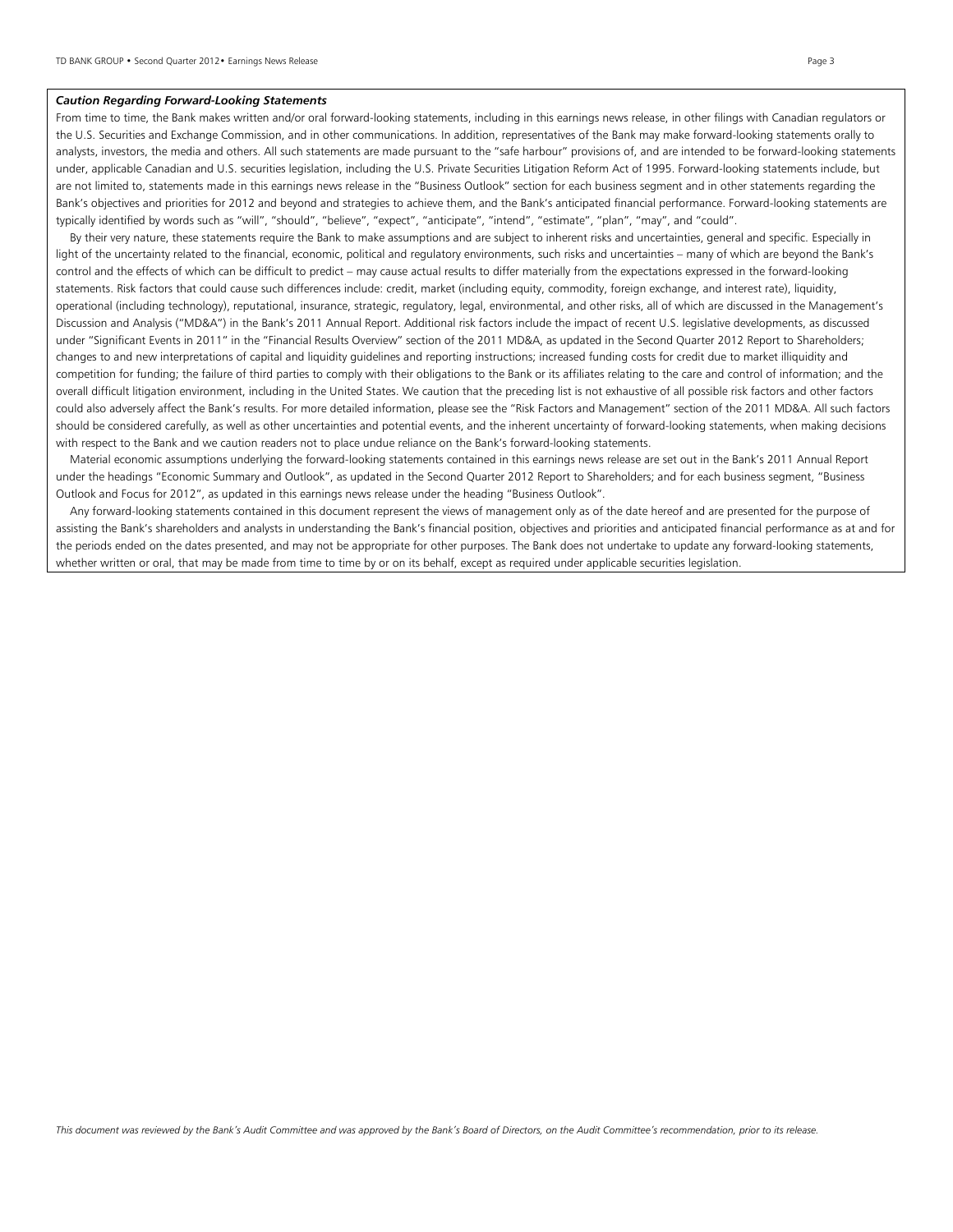r

| <b>TABLE 1: FINANCIAL HIGHLIGHTS</b>                       |                 |      |         |      |                            |      |                 |                          |  |
|------------------------------------------------------------|-----------------|------|---------|------|----------------------------|------|-----------------|--------------------------|--|
| (millions of Canadian dollars, except as noted)            |                 |      |         |      | For the three months ended |      |                 | For the six months ended |  |
|                                                            | Apr. 30         |      | Jan. 31 |      | Apr. 30                    |      | Apr. 30         | Apr. 30                  |  |
|                                                            | 2012            |      | 2012    |      | 2011                       |      | 2012            | 2011                     |  |
| <b>Results of operations</b>                               |                 |      |         |      |                            |      |                 |                          |  |
| Total revenue                                              | \$<br>5,750     | \$   | 5,642   | \$   | 5,156                      | \$   | 11,392          | \$<br>10,615             |  |
| Provision for credit losses                                | 388             |      | 404     |      | 349                        |      | 792             | 770                      |  |
| Non-interest expenses                                      | 3,372           |      | 3,549   |      | 3,163                      |      | 6,921           | 6,353                    |  |
| Net income - reported                                      | 1,693           |      | 1,478   |      | 1,404                      |      | 3,171           | 2,966                    |  |
| Net income $-$ adjusted <sup>1</sup>                       | 1,736           |      | 1,762   |      | 1,524                      |      | 3,498           | 3,141                    |  |
| Economic profit <sup>2,3</sup>                             | 762             |      | 782     |      | 596                        |      | 1,546           | 1,238                    |  |
| Return on common equity - reported                         | 16.2 %          |      | 14.0 %  |      | 16.1 %                     |      | 15.1 %          | 16.6 %                   |  |
| Return on common equity – adjusted <sup>2,3</sup>          | 16.6            | $\%$ | 16.8 %  |      | 17.6                       | $\%$ | 16.7 %          | 17.6 %                   |  |
| Return on invested capital <sup>2,3</sup>                  | N/A             |      | N/A     |      | 15.2 %                     |      | N/A             | 15.3 %                   |  |
| <b>Financial position</b>                                  |                 |      |         |      |                            |      |                 |                          |  |
| Total assets                                               | \$<br>773,186   | \$   | 779,144 | \$   | 678,356                    |      | \$773,186       | \$<br>678,356            |  |
| Total equity                                               | 45,919          |      | 45,548  |      | 39,047                     |      | 45,919          | 39,047                   |  |
| Total risk-weighted assets                                 | 241,968         |      | 243,642 |      | 202,669                    |      | 241,968         | 202,669                  |  |
| <b>Financial ratios</b>                                    |                 |      |         |      |                            |      |                 |                          |  |
| Efficiency ratio - reported                                | 58.7            | $\%$ | 62.9    | $\%$ | 61.3                       | $\%$ | 60.8%           | 59.8 %                   |  |
| Efficiency ratio – adjusted <sup>1</sup>                   | 56.8            | $\%$ | 55.3    | $\%$ | 58.3                       | $\%$ | 56.0 %          | 57.3 %                   |  |
| Tier 1 capital to risk weighted assets <sup>4</sup>        | 12.0            | $\%$ | 11.6 %  |      | 12.7 %                     |      | 12.0 %          | 12.7 %                   |  |
| Provision for credit losses as a % of net average          |                 |      |         |      |                            |      |                 |                          |  |
| loans and acceptances <sup>5</sup>                         | 0.37 %          |      | 0.38%   |      | 0.37 %                     |      | 0.38 %          | 0.40%                    |  |
| Common share information - reported (dollars)              |                 |      |         |      |                            |      |                 |                          |  |
| Per share earnings                                         |                 |      |         |      |                            |      |                 |                          |  |
| Basic                                                      | \$<br>1.79      | \$   | 1.56    | \$   | 1.52                       | \$   | 3.35            | \$<br>3.21               |  |
| Diluted                                                    | 1.78            |      | 1.55    |      | 1.50                       |      | 3.33            | 3.17                     |  |
| Dividends per share                                        | 0.72            |      | 0.68    |      | 0.66                       |      | 1.40            | 1.27                     |  |
| Book value per share                                       | 45.19           |      | 45.00   |      | 38.59                      |      | 45.19           | 38.59                    |  |
| Closing share price                                        | 83.49           |      | 77.54   |      | 81.92                      |      | 83.49           | 81.92                    |  |
| Shares outstanding (millions)                              |                 |      |         |      |                            |      |                 |                          |  |
| Average basic                                              | 904.1           |      | 901.1   |      | 883.1                      |      | 902.6           | 881.2                    |  |
| Average diluted                                            | 912.6           |      | 909.2   |      | 901.0                      |      | 911.0           | 898.8                    |  |
| End of period                                              | 908.2           |      | 903.7   |      | 886.1                      |      | 908.2           | 886.1                    |  |
| Market capitalization (billions of Canadian dollars)       | \$<br>75.8      | \$   | 70.1    | \$   | 72.6                       | \$   | 75.8            | \$<br>72.6               |  |
| Dividend yield                                             | 3.4%            |      | 3.6%    |      | 3.1                        | $\%$ | 3.6%            | 3.2%                     |  |
| Dividend payout ratio                                      | 40.2            | $\%$ | 43.7 %  |      | 43.5 %                     |      | 41.8 %          | 39.6 %                   |  |
| Price to earnings ratio <sup>6</sup>                       | 12.7            |      | 12.3    |      | 14.8                       |      | 12.7            | 14.8                     |  |
| Common share information – adjusted (dollars) <sup>1</sup> |                 |      |         |      |                            |      |                 |                          |  |
| Per share earnings                                         |                 |      |         |      |                            |      |                 |                          |  |
| Basic                                                      | \$<br>1.84      | \$   | 1.87    | \$   | 1.65                       | \$   | 3.71            | \$<br>3.41               |  |
| Diluted                                                    | 1.82            |      | 1.86    |      | 1.63                       |      | 3.68            | 3.36                     |  |
| Dividend payout ratio                                      | 39.2 %          |      | 36.3 %  |      | 40.0 %                     |      | 37.8 %          | 37.3 %                   |  |
| Drico to openinge ratio <sup>6</sup>                       | 11 <sub>6</sub> |      | 111     |      | 122                        |      | 11 <sub>6</sub> | 122                      |  |

 $\overline{\phantom{a}}$ 

 $\overline{\phantom{a}}$ 

 $\overline{\phantom{a}}$ 

Price to earnings ratio<sup>6</sup> 13.3<br><sup>1</sup> Adjusted measures are non-GAAP measures. Refer to the "How The Bank Reports" section for an explanation of reported and adjusted results.<br><sup>2</sup> Economic profit and adjusted return on comm invested capital is a non-GAAP financial measure. Refer to the "Economic Profit and Return on Invested Capital" section in the Bank's 2011 Annual Report for an explanation.<br><sup>3</sup> Effective the first quarter of 2012, economic

average invested capital. Had this change been done on a retroactive basis, economic profit for the Bank, calculated based on average common equity, would have been \$712 million for the second quarter 2011 and \$758 million for the first quarter 2011.

<sup>4</sup> For periods ending on or prior to October 31, 2011, results are reported in accordance with Canadian GAAP.<br><sup>5</sup> Excludes acquired credit-impaired loans and debt securities classified as loans. For additional information

document and Note 8 to the Interim Consolidated Financial Statements. For additional information on debt securities classified as loans, see "Exposure to Non-agency Collateralized Mortgage<br>Obligations" discussion and table

<sup>6</sup> For the period ended April 30, 2011, the price to earnings ratio was calculated using the preceding trailing four quarters which included the six months ended October 31, 2010 under Canadian GAAP and the six months ended April 30, 2011 under IFRS.

 $\overline{\phantom{a}}$ 

 $\overline{\phantom{a}}$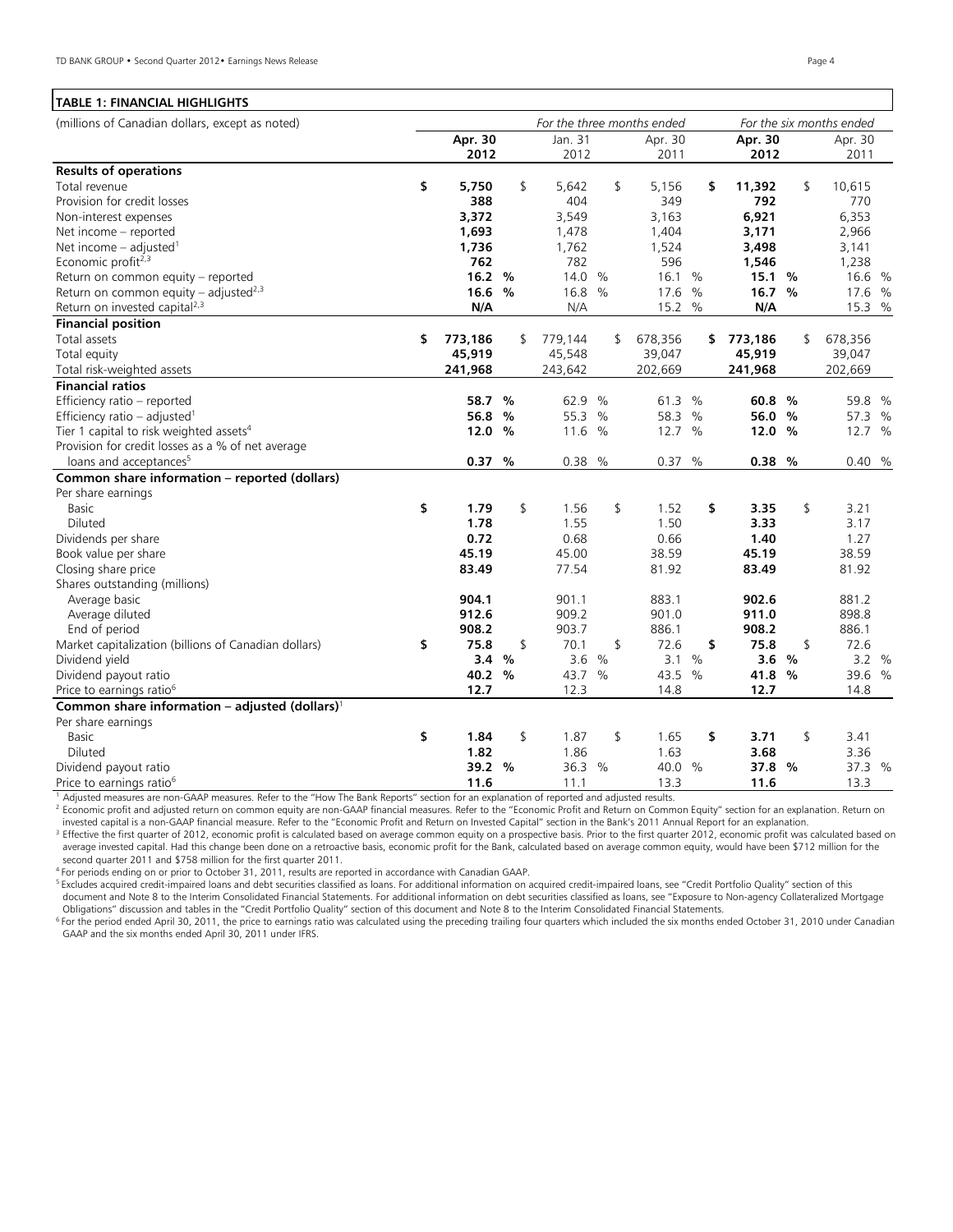# **HOW WE PERFORMED**

# **How the Bank Reports**

The Bank prepares its Interim Consolidated Financial Statements in accordance with IFRS and refers to results prepared in accordance with IFRS as "reported" results. The Bank also utilizes non-GAAP financial measures to arrive at "adjusted" results to assess each of its businesses and to measure overall Bank performance. To arrive at adjusted results, the Bank removes "items of note", net of income taxes, from reported results. The items of note relate to items which management does not believe are indicative of underlying business performance. The Bank believes that adjusted results provide the reader with a better understanding of how management views the Bank's performance. The items of note are listed in the table on the following page. As explained, adjusted results are different from reported results determined in accordance with IFRS. Adjusted results, items of note, and related terms used in this document are not defined terms under IFRS and, therefore, may not be comparable to similar terms used by other issuers.

#### **Adoption of IFRS**

The Canadian Accounting Standards Board previously announced that for fiscal years beginning on or after January 1, 2011, all publicly accountable enterprises will be required to report financial results in accordance with IFRS. Accordingly, for the Bank, IFRS was effective for the interim and annual periods beginning in the first quarter of 2012. The fiscal 2012 Interim and Annual Consolidated Financial Statements will include comparative fiscal 2011 financial results under IFRS.

The adoption of IFRS did not require significant changes to the Bank's disclosure controls and procedures.

 Information about the IFRS transition impact to the Bank's reported financial position, equity, and financial performance is provided in Note 21 to the Interim Consolidated Financial Statements, which includes a discussion of the transitional elections and exemptions under IFRS 1 and detailed reconciliations of the Bank's Interim Consolidated Financial Statements previously prepared under Canadian GAAP to those under IFRS.

For details of the Bank's significant accounting policies under IFRS, see Note 2 to the Bank's Interim Consolidated Financial Statements.

| <b>TABLE 2: OPERATING RESULTS - REPORTED</b>                            |             |                            |             |    |                          |               |         |
|-------------------------------------------------------------------------|-------------|----------------------------|-------------|----|--------------------------|---------------|---------|
| (millions of Canadian dollars)                                          |             | For the three months ended |             |    | For the six months ended |               |         |
|                                                                         | Apr. 30     | Jan. 31                    | Apr. 30     |    | Apr. 30                  |               | Apr. 30 |
|                                                                         | 2012        | 2012                       | 2011        |    | 2012                     |               | 2011    |
| Net interest income                                                     | \$<br>3,680 | \$<br>3,687                | \$<br>3,259 | -S | 7,367                    | \$            | 6,615   |
| Non-interest income                                                     | 2,070       | 1,955                      | 1,897       |    | 4,025                    |               | 4,000   |
| Total revenue                                                           | 5,750       | 5,642                      | 5,156       |    | 11,392                   |               | 10,615  |
| Provision for credit losses                                             | 388         | 404                        | 349         |    | 792                      |               | 770     |
| Non-interest expenses                                                   | 3,372       | 3,549                      | 3,163       |    | 6,921                    |               | 6,353   |
| Income before income taxes and equity in net income of an               |             |                            |             |    |                          |               |         |
| investment in associate                                                 | 1,990       | 1,689                      | 1,644       |    | 3,679                    |               | 3,492   |
| Provision for income taxes                                              | 351         | 272                        | 306         |    | 623                      |               | 649     |
| Equity in net income of an investment in associate, net of income taxes | 54          | 61                         | 66          |    | 115                      |               | 123     |
| Net income - reported                                                   | 1,693       | 1.478                      | 1.404       |    | 3,171                    |               | 2,966   |
| Preferred dividends                                                     | 49          | 49                         | 40          |    | 98                       |               | 89      |
| Net income available to common shareholders and                         |             |                            |             |    |                          |               |         |
| non-controlling interests in subsidiaries                               | 1,644 \$    | $1,429$ \$                 | $1,364$ \$  |    | 3,073 \$                 |               | 2,877   |
| Attributable to:                                                        |             |                            |             |    |                          |               |         |
| Non-controlling interests                                               | 26          | \$<br>26                   | 25          | S  | 52                       | $\mathcal{L}$ | 51      |
| <b>Common shareholders</b>                                              | 1,618       | 1,403                      | 1,339       |    | 3,021                    |               | 2,826   |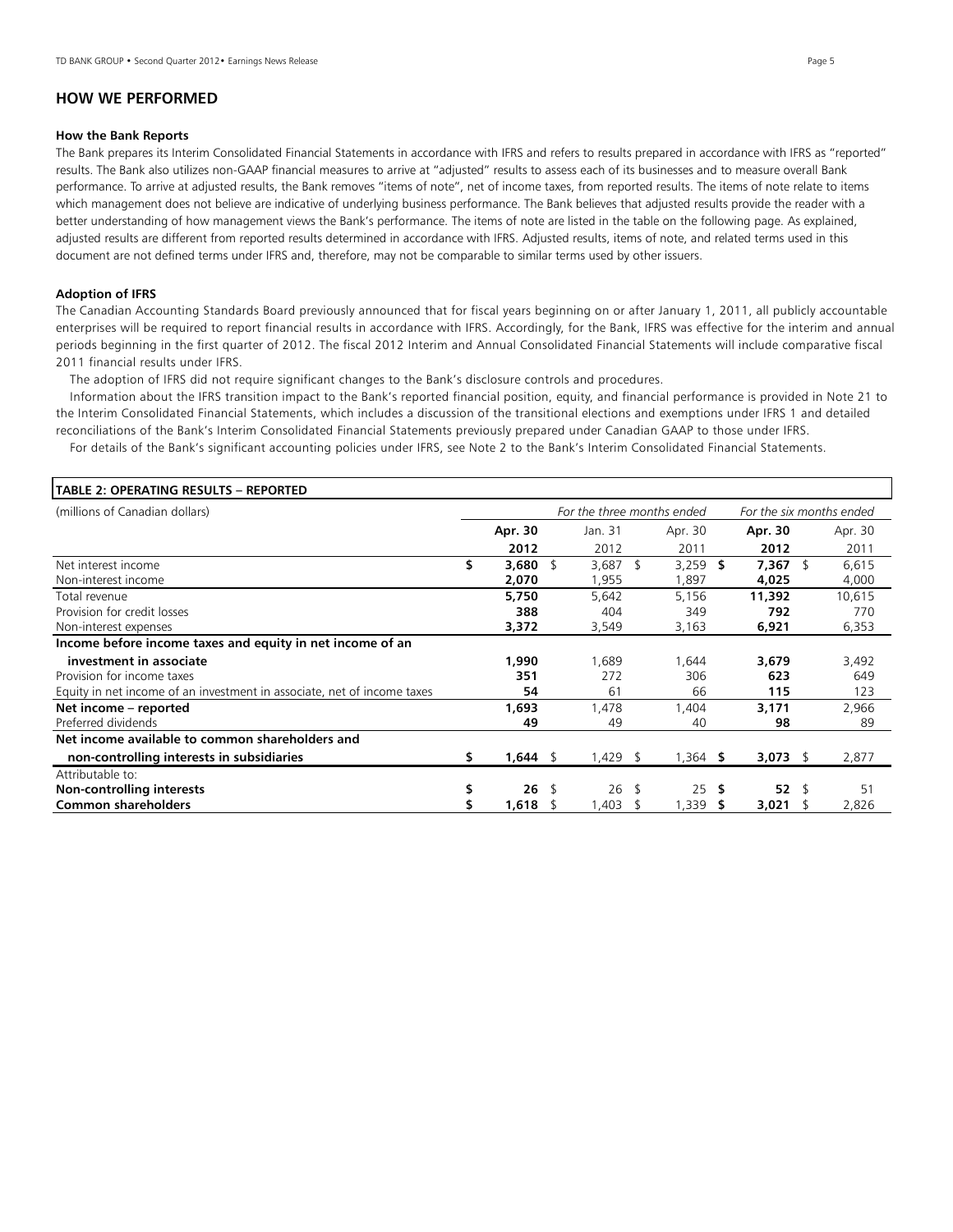The following table provides a reconciliation between the Bank's adjusted and reported results.

| TABLE 3: NON-GAAP FINANCIAL MEASURES - RECONCILIATION OF ADJUSTED TO REPORTED NET INCOME                                                                                                                                                                                                                                                                                                                                   |                  |                            |                  |                          |         |
|----------------------------------------------------------------------------------------------------------------------------------------------------------------------------------------------------------------------------------------------------------------------------------------------------------------------------------------------------------------------------------------------------------------------------|------------------|----------------------------|------------------|--------------------------|---------|
| (millions of Canadian dollars)                                                                                                                                                                                                                                                                                                                                                                                             |                  | For the three months ended |                  | For the six months ended |         |
|                                                                                                                                                                                                                                                                                                                                                                                                                            | Apr. 30          | Jan. 31                    | Apr. 30          | Apr. 30                  | Apr. 30 |
|                                                                                                                                                                                                                                                                                                                                                                                                                            | 2012             | 2012                       | 2011             | 2012                     | 2011    |
| Operating results - adjusted                                                                                                                                                                                                                                                                                                                                                                                               |                  |                            |                  |                          |         |
| Net interest income <sup>1</sup>                                                                                                                                                                                                                                                                                                                                                                                           | \$<br>3.702 \$   | $3,701$ \$                 | 3,259 \$         | $7.403$ \$               | 6,615   |
| Non-interest income <sup>2</sup>                                                                                                                                                                                                                                                                                                                                                                                           | 2,077            | 2,009                      | 1,886            | 4,086                    | 3,902   |
| Total revenue                                                                                                                                                                                                                                                                                                                                                                                                              | 5,779            | 5.710                      | 5,145            | 11,489                   | 10,517  |
| Provision for credit losses <sup>3</sup>                                                                                                                                                                                                                                                                                                                                                                                   | 468              | 445                        | 349              | 913                      | 770     |
| Non-interest expenses <sup>4</sup>                                                                                                                                                                                                                                                                                                                                                                                         | 3,279            | 3,158                      | 2,997            | 6,437                    | 6,021   |
| Income before income taxes and equity in net income of an                                                                                                                                                                                                                                                                                                                                                                  |                  |                            |                  |                          |         |
| investment in associate                                                                                                                                                                                                                                                                                                                                                                                                    | 2,032            | 2,107                      | 1,799            | 4,139                    | 3,726   |
| Provision for income taxes <sup>5</sup>                                                                                                                                                                                                                                                                                                                                                                                    | 365              | 421                        | 357              | 786                      | 741     |
| Equity in net income of an investment in associate, net of income taxes <sup>6</sup>                                                                                                                                                                                                                                                                                                                                       | 69               | 76                         | 82               | 145                      | 156     |
| Net income - adjusted                                                                                                                                                                                                                                                                                                                                                                                                      | 1,736            | 1,762                      | 1,524            | 3,498                    | 3,141   |
| Preferred dividends                                                                                                                                                                                                                                                                                                                                                                                                        | 49               | 49                         | 40               | 98                       | 89      |
| Net income available to common shareholders and                                                                                                                                                                                                                                                                                                                                                                            |                  |                            |                  |                          |         |
| non-controlling interests in subsidiaries - adjusted                                                                                                                                                                                                                                                                                                                                                                       | 1,687            | 1,713                      | 1,484            | 3,400                    | 3,052   |
| Attributable to:                                                                                                                                                                                                                                                                                                                                                                                                           |                  |                            |                  |                          |         |
| Non-controlling interests in subsidiaries, net of income taxes                                                                                                                                                                                                                                                                                                                                                             | 26               | 26                         | 25               | 52                       | 51      |
| Net income available to common shareholders - adjusted                                                                                                                                                                                                                                                                                                                                                                     | 1,661            | 1,687                      | 1,459            | 3,348                    | 3,001   |
| Adjustments for items of note, net of income taxes                                                                                                                                                                                                                                                                                                                                                                         |                  |                            |                  |                          |         |
| Amortization of intangibles <sup>7</sup>                                                                                                                                                                                                                                                                                                                                                                                   | (59)             | (60)                       | (99)             | (119)                    | (202)   |
| Increase (decrease) in fair value of derivatives hedging the reclassified                                                                                                                                                                                                                                                                                                                                                  |                  |                            |                  |                          |         |
| available-for-sale securities portfolio <sup>8</sup>                                                                                                                                                                                                                                                                                                                                                                       | (9)              | (45)                       | 7                | (54)                     | 82      |
| Integration charges and direct transaction costs relating to U.S.                                                                                                                                                                                                                                                                                                                                                          |                  |                            |                  |                          |         |
| Personal and Commercial Banking acquisitions <sup>9</sup>                                                                                                                                                                                                                                                                                                                                                                  |                  | (9)                        | (20)             | (9)                      | (44)    |
| Increase (decrease) in fair value of credit default swaps hedging the                                                                                                                                                                                                                                                                                                                                                      |                  |                            |                  |                          |         |
| corporate loan book, net of provision for credit losses <sup>10</sup>                                                                                                                                                                                                                                                                                                                                                      | (1)              | (1)                        | $\overline{2}$   | (2)                      | (1)     |
| Integration charges, direct transaction costs, and changes in fair value                                                                                                                                                                                                                                                                                                                                                   |                  |                            |                  |                          |         |
| of contingent consideration relating to the Chrysler Financial                                                                                                                                                                                                                                                                                                                                                             |                  |                            |                  |                          |         |
| acquisition <sup>11</sup>                                                                                                                                                                                                                                                                                                                                                                                                  | (3)              | (5)                        | (10)             | (8)                      | (10)    |
| Integration charges and direct transaction costs relating to the                                                                                                                                                                                                                                                                                                                                                           |                  |                            |                  |                          |         |
| acquisition of the credit card portfolio of MBNA Canada <sup>12</sup>                                                                                                                                                                                                                                                                                                                                                      | (30)             | (24)                       |                  | (54)                     |         |
| Litigation reserve <sup>13</sup>                                                                                                                                                                                                                                                                                                                                                                                           |                  | (171)                      |                  | (171)                    |         |
| Reduction of allowance for incurred but not identified credit losses <sup>14</sup>                                                                                                                                                                                                                                                                                                                                         | 59               | 31                         |                  | 90                       |         |
| Total adjustments for items of note                                                                                                                                                                                                                                                                                                                                                                                        | (43)             | (284)                      | (120)            | (327)                    | (175)   |
| Net income available to common shareholders - reported                                                                                                                                                                                                                                                                                                                                                                     | \$<br>$1,618$ \$ | 1.403                      | \$<br>$1.339$ \$ | $3.021$ \$               | 2.826   |
| Adjusted net-interest income excludes the following items of note: second quarter 2012 - \$22 million (net of tax, \$17 million) of certain charges against revenues related to promotional-rate<br>card origination activities, as explained in footnote 12; first quarter 2012 - \$14 million (net of tax, \$10 million) of certain charges against revenues related to promotional-rate card origination<br>activities. |                  |                            |                  |                          |         |
| $^2$ Adjusted non-interest income excludes the following items of note: second quarter 2012 – \$2 million loss due to change in fair value of credit default swaps (CDS) hedging the corporate loan                                                                                                                                                                                                                        |                  |                            |                  |                          |         |

Adjusted non-interest income excludes the following items of note: *second quarter 2012 –* \$2 million loss due to change in fair value of credit default swaps (CDS) hedging the corporate loan book, as explained in footnote 10; \$5 million loss due to change in fair value of derivatives hedging the reclassified available-for-sale (AFS) securities portfolio, as explained in footnote 8; *first quarter 2012 –* \$2 million loss due to change in fair value of CDS hedging the corporate loan book; \$53 million loss due to change in fair value of derivatives hedging the reclassified AFS securities portfolio; \$1 million gain due to change in fair value of contingent consideration relating to Chrysler Financial, as explained in footnote 11; *second quarter 2011* – \$3 million gain due to change in fair value of CDS hedging the corporate loan book; \$9 million gain due to change in fair value of derivatives hedging the reclassified AFS securities portfolio; *first quarter 2011* – \$6<br>million loss due to ch

<sup>3</sup> Adjusted provision for credit losses (PCL) excludes the following items of note: second quarter 2012 - \$80 million in reduction of allowance for incurred but not identified credit losses in Canadian Personal and Commercial Banking, as explained in footnote 14; *first quarter 2012* – \$41 million in reduction of allowance for incurred but not identified credit losses in Canadian Personal and Commercial Banking.

4 Adjusted non-interest expenses excludes the following items of note: *second quarter 2012* – \$69 million amortization of intangibles, as explained in footnote 7; \$6 million of integration charges and direct transaction costs relating to the Chrysler Financial acquisition, as explained in footnote 11; \$18 million of integration charges and direct transaction costs relating to the acquisition of the MBNA Canada credit card portfolio, as explained in footnote 12; *first quarter 2012* – \$70 million amortization of intangibles; \$11 million of integration charges related to U.S. Personal and Commercial Banking acquisitions, as explained in footnote 9; \$7 million of integration charges and direct transaction costs relating to the Chrysler Financial acquisition; \$18 million of integration charges and direct transaction costs relating to the acquisition of the MBNA Canada credit card portfolio; \$285 million of charges related to a litigation reserve, as explained in footnote 13; *second quarter 2011* – \$138 million amortization of intangibles; \$26 million of integration charges related to U.S. Personal and Commercial Banking acquisitions; \$4 million of integration charges and direct transaction costs relating to the Chrysler Financial acquisition; *first quarter 2011* - \$129 million amortization of intangibles; \$37 million of integration charges related to U.S. Personal and Commercial Banking acquisitions.

<sup>5</sup> For reconciliation between reported and adjusted provision for income taxes, see the 'Non-GAAP Financial Measures – Reconciliation of Reported to Adjusted Provision for Income Taxes' table in the "Income Taxes" section of this document.

6 Adjusted equity in net income of an investment in associate excludes the following items of note: *second quarter 2012 –* \$15 million amortization of intangibles, as explained in footnote 7; *first* 

Amortization of intangibles primarily relates to the Canada Trust acquisition in 2000, the TD Banknorth acquisition in 2005 and its privatization in 2007, the Commerce acquisition in 2008, the acquisitions by TD Banknorth of Hudson United Bancorp (Hudson) in 2006 and Interchange Financial Services (Interchange) in 2007, the amortization of intangibles included in equity in net<br>income of TD Ameritrade, and the ac amortization of software is not included for purposes of items of note, which only includes amortization of intangibles acquired as a result of business combinations.<br><sup>8</sup> During 2008, as a result of deterioration in market

Bank no longer intended to actively trade in these debt securities, the Bank reclassified these debt securities from trading to the AFS category effective August 1, 2008. As part of the Bank's trading strategy, these debt securities are economically hedged, primarily with CDS and interest rate swap contracts. This includes foreign exchange translation exposure related to the debt securities portfolio and the derivatives hedging it. These derivatives are not eligible for reclassification and are recorded on a fair value basis with changes in fair value recorded in the period's earnings. Management believes that this asymmetry in the accounting treatment between derivatives and the reclassified debt securities results in volatility in earnings from period to period that is not indicative of the economics of the underlying business performance in Wholesale Banking. Commencing in the second quarter of 2011, the Bank may from time to time replace securities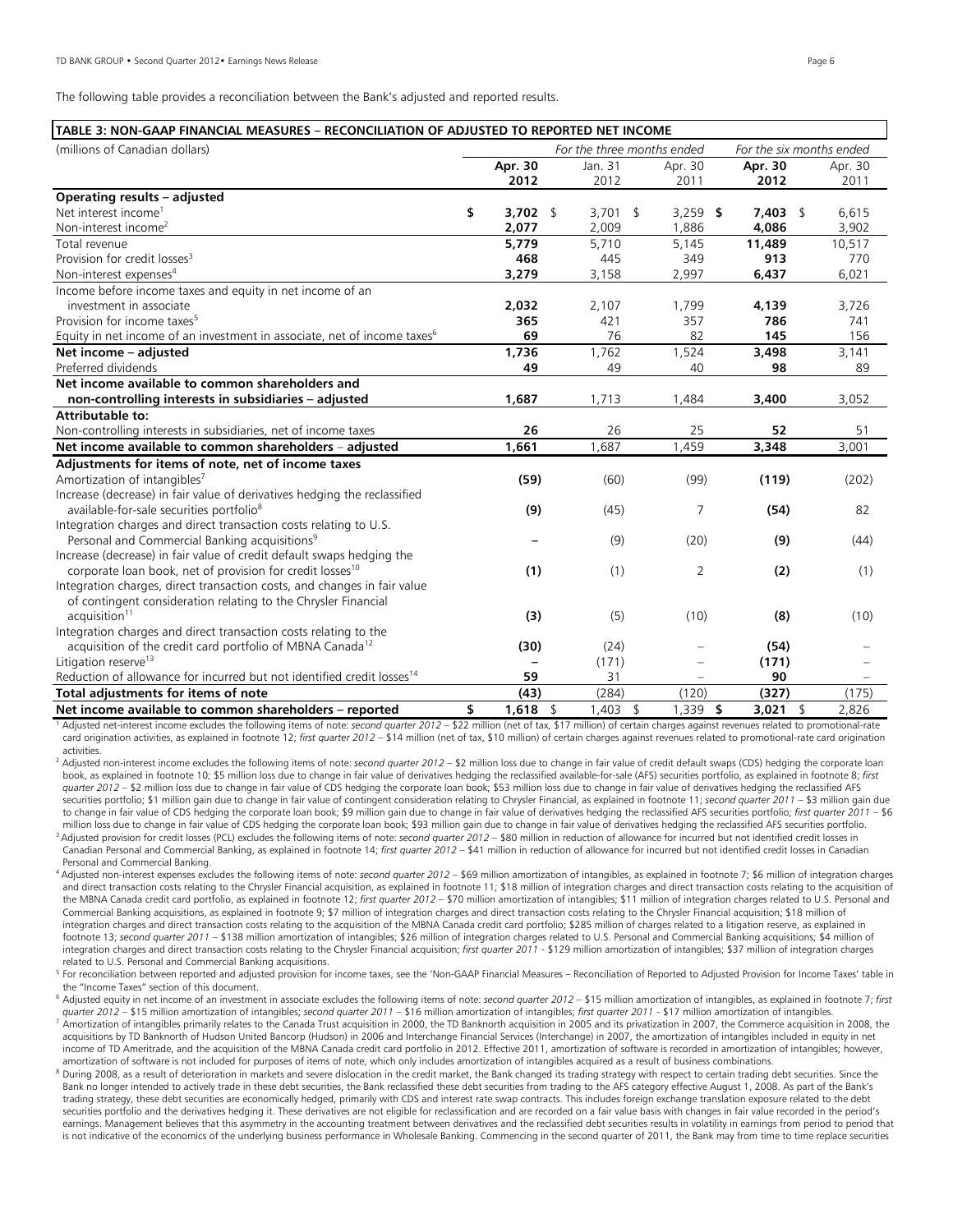#### TD BANK GROUP • Second Quarter 2012• Earnings News Release Page 7

within the portfolio to best utilize the initial, matched fixed term funding. As a result, the derivatives are accounted for on an accrual basis in Wholesale Banking and the gains and losses related to the derivatives in excess of the accrued amounts are reported in the Corporate segment. Adjusted results of the Bank exclude the gains and losses of the derivatives in excess of the accrued amount.

- As a result of U.S. Personal and Commercial Banking acquisitions, the Bank incurred integration charges and direct transaction costs. Integration charges consist of costs related to information technology, employee retention, external professional consulting charges, marketing (including customer communication and rebranding), integration-related travel costs, employee severance costs, the costs of amending certain executive employment and award agreements, contract termination fees and the write-down of long-lived assets due to impairment. Direct transaction costs are expenses directly incurred in effecting a business combination and consist primarily of finders' fees, advisory fees, and legal fees. Integration charges in the recent quarters were driven by the South Financial and FDIC-assisted acquisitions and there were no direct transaction costs recorded. The first quarter 2012 was the last quarter U.S. Personal and Commercial Banking included any further FDIC-assisted and South Financial related integration charges or direct transaction costs as an item of note.
- <sup>10</sup> The Bank purchases CDS to hedge the credit risk in Wholesale Banking's corporate lending portfolio. These CDS do not qualify for hedge accounting treatment and are measured at fair value with changes in fair value recognized in current period's earnings. The related loans are accounted for at amortized cost. Management believes that this asymmetry in the accounting treatment between CDS and loans would result in periodic profit and loss volatility which is not indicative of the economics of the corporate loan portfolio or the underlying business performance in Wholesale Banking. As a result, the CDS are accounted for on an accrual basis in Wholesale Banking and the gains and losses on the CDS, in excess of the accrued cost, are reported in the Corporate segment. Adjusted earnings exclude the gains and losses on the CDS in excess of the accrued cost. When a credit event occurs in the corporate loan book that has an associated CDS hedge, the PCL related to the portion that was hedged via the CDS is netted against this item of note.
- <sup>11</sup> As a result of the Chrysler Financial acquisition in Canada and U.S., the Bank incurred integration charges and direct transaction costs. As well, the Bank experienced volatility in earnings as a result of changes in fair value of contingent consideration. Integration charges consist of costs related to information technology, employee retention, external professional consulting charges, marketing (including customer communication and rebranding), integration-related travel costs, employee severance costs, the cost of amending certain executive employment and award agreements, contract termination fees, and the write-down of long-lived assets due to impairment. Direct transaction costs are expenses directly incurred in effecting a business combination and consist primarily of finders' fees, advisory fees, and legal fees. Contingent consideration is defined as part of the purchase agreement, whereby the Bank is required to pay additional cash consideration in the event that amounts realized on certain assets exceed a pre-established threshold. Contingent consideration is recorded at fair value on the date of acquisition. Changes in fair value subsequent to acquisition are recorded in the Consolidated Statement of Income. Adjusted earnings exclude the gains and losses on contingent consideration in excess of the acquisition date fair value. While integration charges and direct transaction costs related to this acquisition were incurred for both Canada and the U.S., the majority of these charges relate to integration initiatives undertaken for U.S. Personal and Commercial Banking.
- <sup>12</sup>As a result of the acquisition of the MBNA Canada credit card portfolio, as well as certain other assets and liabilities, the Bank incurred integration charges and direct transaction costs. Integration charges consist of costs related to information technology, employee retention, external professional consulting charges, marketing (including customer communication, rebranding and certain charges against revenues related to promotional-rate card origination activities), integration-related travel costs, employee severance costs, the cost of amending certain executive employment and award agreements, contract termination fees, and the write-down of long lived assets due to impairment. Direct transaction costs are expenses directly incurred in effecting the business combination and consist primarily of finders' fees, advisory fees and legal fees. Integration charges and direct transaction costs related to this acquisition were incurred by Canadian Personal and Commercial Banking.
- <sup>13</sup> As a result of certain adverse judgments in the U.S. during the first quarter of 2012, as well as a settlement reached following the quarter, the Bank took prudent steps to reassess its litigation reserve. Having considered these factors as well as other related or analogous litigation cases, the Bank determined in accordance with applicable accounting standards, this litigation provision of \$285 million (\$171 million after tax) was required.
- <sup>14</sup> Excluding the impact related to the MBNA credit card and other consumer loan portfolios (which is recorded to the Canadian Personal and Commercial Banking results), "Reduction of allowance for incurred but not identified credit losses", formerly known as "General allowance increase (release) in Canadian Personal and Commercial Banking and Wholesale Banking" includes \$80 million (net of tax, \$59 million) in Q2 2012 and \$41 million (net of tax, \$31 million) in Q1 2012, all of which are attributable to the Wholesale Banking and non-MBNA related Canadian Personal and Commercial Banking loan portfolios.

| TABLE 4: RECONCILIATION OF REPORTED EARNINGS PER SHARE (EPS) TO ADJUSTED EPS'       |                            |                           |  |                   |  |                   |  |                         |  |                          |
|-------------------------------------------------------------------------------------|----------------------------|---------------------------|--|-------------------|--|-------------------|--|-------------------------|--|--------------------------|
| (Canadian dollars)                                                                  | For the three months ended |                           |  |                   |  |                   |  |                         |  | For the six months ended |
|                                                                                     |                            | Apr. 30<br>2012           |  | Jan. 31<br>2012   |  | Apr. 30<br>2011   |  | Apr. 30<br>2012         |  | Apr. 30<br>2011          |
| Basic earnings per share – reported                                                 |                            | 1.79 <sub>5</sub>         |  | 1.56              |  | 1.52 \$           |  | 3.35 \$                 |  | 3.21                     |
| Adjustments for items of note <sup>2</sup>                                          |                            | 0.05                      |  | 0.31              |  | 0.13              |  | 0.36                    |  | 0.20                     |
| Basic earnings per share - adjusted                                                 |                            | 1.84                      |  | .87               |  | 1.65              |  | 3.71                    |  | 3.41                     |
| Diluted earnings per share - reported<br>Adjustments for items of note <sup>2</sup> |                            | 1.78 <sub>5</sub><br>0.04 |  | $1.55$ \$<br>0.31 |  | $1.50$ \$<br>0.13 |  | 3.33 $\sqrt{5}$<br>0.35 |  | 3.17<br>0.19             |
| Diluted earnings per share - adjusted                                               |                            | 1.82                      |  | .86               |  | .63               |  | 3.68                    |  | 3.36                     |

<sup>1</sup> EPS is computed by dividing net income available to common shareholders by the weighted-average number of shares outstanding during the period.<br><sup>2</sup> For explanation of items of note, see the "Non-GAAP Financial Measures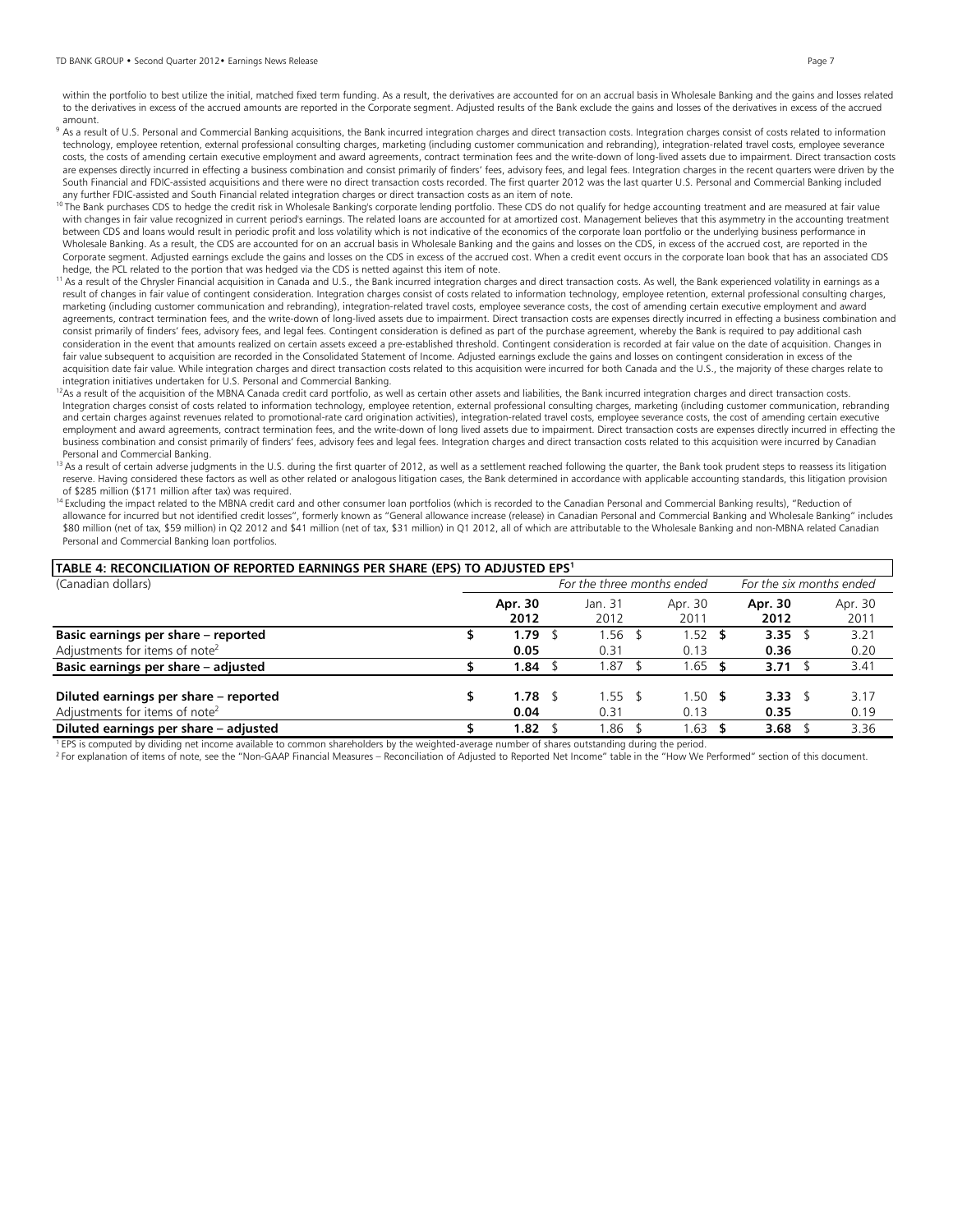### **TABLE 5: NON-GAAP FINANCIAL MEASURES** – **RECONCILIATION OF REPORTED TO ADJUSTED PROVISION FOR INCOME TAXES**

| For the three months ended |      |         |                 |  |                 |  |      |                           |                                                                        |
|----------------------------|------|---------|-----------------|--|-----------------|--|------|---------------------------|------------------------------------------------------------------------|
|                            | 2012 |         | Jan. 31<br>2012 |  | Apr. 30<br>2011 |  | 2012 |                           | Apr. 30<br>2011                                                        |
|                            | 351  |         | 272             |  | 306             |  | 623  |                           | 649                                                                    |
|                            |      |         |                 |  |                 |  |      |                           |                                                                        |
|                            | 25   |         | 25              |  | 41              |  | 50   |                           | 84                                                                     |
|                            |      |         |                 |  |                 |  |      |                           |                                                                        |
|                            | (4)  |         | 8               |  | (4)             |  | 4    |                           | (22)                                                                   |
|                            |      |         |                 |  | 11              |  |      |                           | 24                                                                     |
|                            |      |         |                 |  | (1)             |  |      |                           |                                                                        |
|                            | 3    |         |                 |  | 4               |  | 4    |                           | 4                                                                      |
|                            |      |         |                 |  |                 |  |      |                           |                                                                        |
|                            | 10   |         | 8               |  |                 |  | 18   |                           |                                                                        |
|                            |      |         | 114             |  |                 |  | 114  |                           |                                                                        |
|                            | (21) |         | (10)            |  |                 |  | (31) |                           |                                                                        |
|                            | 14   |         | 149             |  | 51              |  | 163  |                           | 92                                                                     |
|                            | 365  |         | 421             |  | 357             |  | 786  |                           | 741                                                                    |
|                            | 18.0 |         | 20.0            |  | 19.8            |  | 19.0 |                           | 19.9<br>%                                                              |
|                            |      | Apr. 30 | $\%$            |  | $\%$            |  | $\%$ | Apr. 30<br>$\overline{1}$ | For the six months ended<br>$\%$<br>$\sim$ $\sim$ $\sim$ $\sim$ $\sim$ |

<sup>1</sup> For explanations of items of note, see the "Non-GAAP Financial Measures – Reconciliation of Adjusted to Reported Net Income" table in the "How We Performed" section of this document.<br><sup>2</sup> The tax effect for each item of

#### **Economic Profit and Return on Common Equity**

Effective the first quarter of 2012, the Bank revised its methodology for allocating capital to its business segments to align with the future common equity capital requirements under Basel III at a 7% Common Equity Tier 1 ratio. The return measures for business segments now reflect a return on common equity methodology and not return on invested capital which was reported previously. These changes have been applied prospectively.

 The Bank utilizes economic profit as a tool to measure shareholder value creation. Economic profit is adjusted net income available to common shareholders less a charge for average common equity. The rate used in the charge for average common equity is the equity cost of capital calculated using the capital asset pricing model. The charge represents an assumed minimum return required by common shareholders on the Bank's common equity. The Bank's goal is to achieve positive and growing economic profit.

 Adjusted return on common equity (ROE) is adjusted net income available to common shareholders as a percentage of average common equity. ROE is a percentage rate and is a variation of economic profit which is a dollar measure. When ROE exceeds the equity cost of capital, economic profit is positive. The Bank's goal is to maximize economic profit by achieving ROE that exceeds the equity cost of capital.

 Economic profit and adjusted ROE are non-GAAP financial measures as these are not defined terms under IFRS. Readers are cautioned that earnings and other measures adjusted to a basis other than IFRS do not have standardized meanings under IFRS and, therefore, may not be comparable to similar terms used by other issuers.

| TABLE 6: ECONOMIC PROFIT AND RETURN ON COMMON EOUITY             |              |      |                            |      |           |      |           |   |                          |  |
|------------------------------------------------------------------|--------------|------|----------------------------|------|-----------|------|-----------|---|--------------------------|--|
| (millions of Canadian dollars)                                   |              |      | For the three months ended |      |           |      |           |   | For the six months ended |  |
|                                                                  | Return on    |      | Return on                  |      | Return on |      | Return on |   | Return on                |  |
|                                                                  | common       |      | common                     |      | invested  |      | common    |   | invested                 |  |
|                                                                  | equity       |      | equity                     |      | capital   |      | equity    |   | capital                  |  |
|                                                                  | Apr. 30      |      | Jan. 31                    |      | Apr. 30   |      | Apr. 30   |   | Apr. 30                  |  |
|                                                                  | 2012         |      | 2012                       |      | 2011      |      | 2012      |   | 2011                     |  |
| Average common equity                                            | \$<br>40,625 | \$   | 39,999                     | \$   | 34,060    | \$.  | 40,262    |   | 34,288                   |  |
| Average cumulative goodwill and intangible assets amortized,     |              |      |                            |      |           |      |           |   |                          |  |
| net of income taxes                                              | N/A          |      | N/A                        |      | 5,271     |      | N/A       |   | 5,225                    |  |
| Average common equity/Average invested capital                   | \$<br>40.625 |      | 39.999                     |      | 39,331    |      | 40.262    |   | 39,513                   |  |
| Rate charged for average common equity/Average invested capital  | 9.0          | %    | 9.0                        | $\%$ | 9.0       | $\%$ | 9.0       | % | 9.0%                     |  |
| Charge for average common equity/Average invested capital        | 899          |      | 905                        |      | 863       |      | 1,802     |   | .763                     |  |
| Net income available to common shareholders - reported           | 1,618        |      | .403                       |      | .339      | \$   | 3.021     |   | 2.826                    |  |
| Items of note impacting income, net of income taxes <sup>1</sup> | 43           |      | 284                        |      | 120       |      | 327       |   | 175                      |  |
| Net income available to common shareholders - adjusted           | 1.661        | \$   | ,687                       |      | ,459      |      | 3,348     |   | 3,001                    |  |
| Economic profit <sup>2</sup>                                     | 762          |      | 782                        |      | 596       |      | 1,546     |   | 238,                     |  |
| Return on common equity – adjusted/Return on invested capital    | 16.6         | $\%$ | 16.8                       | $\%$ | 15.2      | %    | 16.7      | % | 15.3 %                   |  |

<sup>1</sup> For explanations of items of note, see the "Non-GAAP Financial Measures – Reconciliation of Adjusted to Reported Net Income" table in the "How We Performed" section of this document.<br><sup>2</sup> Economic profit is calculated b this change been done on a retroactive basis, economic profit for the Bank, calculated based on average common equity, would have been \$712 million for the second quarter of 2011 and \$758 million for the first quarter 2011.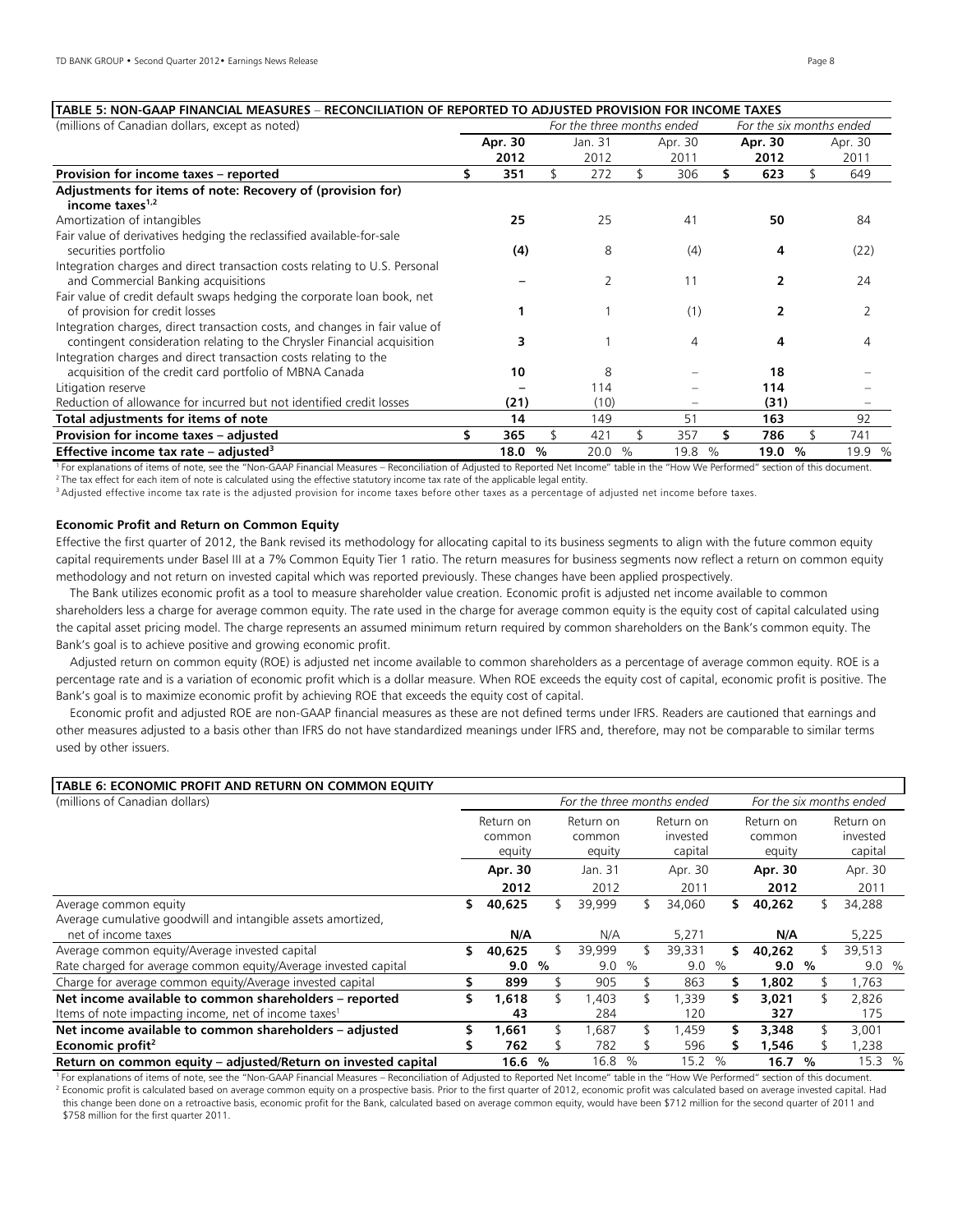#### **Significant Events in 2012**

#### *Acquisition of Credit Card Portfolio of MBNA Canada*

On December 1, 2011, the Bank acquired substantially all of the credit card portfolio of MBNA Canada, a wholly-owned subsidiary of Bank of America Corporation, as well as certain other assets and liabilities for cash consideration of \$6,839 million. The acquisition was accounted for by the purchase method. The results of the acquisition from the acquisition date to April 30, 2012 have been consolidated with the Bank's results and are reported primarily in the Canadian Personal and Commercial Banking and Wealth and Insurance segments. As at December 1, 2011, the acquisition contributed \$7,361 million of loans, \$272 million of other assets, and \$1,334 million of liabilities. The estimated fair value of loans reflects the expected credit losses at the acquisition date. The excess of consideration over the fair value of the acquired net assets of approximately \$540 million has been allocated to \$419 million of intangible assets and \$121 million of goodwill. During the period from the acquisition date to April 30, 2012, goodwill increased by \$1 million to \$121 million, due to the refinement of various fair value marks. The purchase price allocation is subject to refinement as the Bank completes the valuation of the assets acquired and liabilities assumed.

# *U.S. Legislative Developments*

On July 21, 2010 the President of the United States signed into law the Dodd-Frank Wall Street Reform and Consumer Protection Act (the "Dodd-Frank Act" or "the Act") that provides for widespread changes to the U.S. financial industry. At over 2,300 pages in length, the Dodd-Frank Act will ultimately affect every financial institution operating in the United States, including the Bank, and, due to certain extraterritorial aspects of the Act, may impact the Bank's operations outside the United States, including in Canada. The Dodd-Frank Act makes significant changes in areas such as banking and bank supervision, the resolution of, and enhanced prudential standards applicable to, systemically important financial companies, proprietary trading and certain fund investments, consumer protection, securities, over-the-counter derivatives, and executive compensation, among others. The Dodd-Frank Act also calls for the issuance of over 240 regulatory rulemakings as well as numerous studies and on-going reports as part of its implementation. Accordingly, while the Act will have an effect on the business of the Bank, especially its business operations in the United States, the full impact on the Bank will not be known until such time as the implementing regulations are fully released and finalized.

On November 10, 2011, the Department of the Treasury, the Board of Governors of the Federal Reserve System (FRB), the Federal Deposit Insurance Corporation and the Securities and Exchange Commission jointly released a proposed rule implementing Section 619 of the Dodd-Frank Act (the "Volcker Rule" or "the Rule"). The Commodity Futures Trading Commission issued a substantially similar proposal on January 13, 2012. The Bank is in the process of analyzing and planning for the implementation of the proposed Volcker Rule. The Rule broadly prohibits proprietary trading and places limitations on other permitted trading activities, limits investments in and the sponsorship of hedge and private equity funds and requires robust compliance and reporting regimes surrounding permitted activities. The Rule is also expected to have an effect on certain of the funds the Bank sponsors and advises in its asset management business as well as private equity investments it currently holds. Under the current proposal, the provisions of the Rule are applicable to banking entities, including non-U.S. banks such as the Bank which control insured depository institutions in the United States or are treated as bank holding companies by virtue of maintaining a branch or agency in the U.S. The proposed Rule applies to affiliates or subsidiaries of the Bank: the terms "affiliate" and "subsidiary" are defined by the rule to include those entities controlled by or under common control with the Bank. As currently proposed, the Rule requires the implementation of a comprehensive compliance program and monitoring of certain quantitative risk metrics as well as compliance monitoring and reporting programs. On April 19, 2012, the FRB, on behalf of itself and the other agencies, issued guidance stating that full conformance with the Rule will not be required until July 21, 2014, unless that period is extended by the FRB. The agencies have not indicated when the final Rule will be published. While the Rule is expected to have an adverse effect on certain of the Bank's businesses, the extent of the impact will not be known until such time as the current proposal is finalized. At the current time, the impact is not expected to be material to the Bank.

The Durbin Amendment contained in the Dodd-Frank Act authorizes the FRB to issue regulations that set interchange fees which are "reasonable and proportional" to the costs of processing such transactions. In June 2011, the FRB issued final rules limiting debit card interchange fees with a required implementation date of October 1, 2011 and capped the fee at 21 cents per transaction plus small amounts to cover fraud related expenses. The Durbin amendment is expected to impact gross revenue by approximately US\$50-60 million pre-tax per quarter.

For more detail on the impact of the Durbin Amendment, see the U.S. Personal and Commercial Banking segment disclosure in the "How Our Businesses Performed" section of this document. The Bank continues to monitor closely these and other legislative developments and will analyze the impact such regulatory and legislative changes may have on its businesses.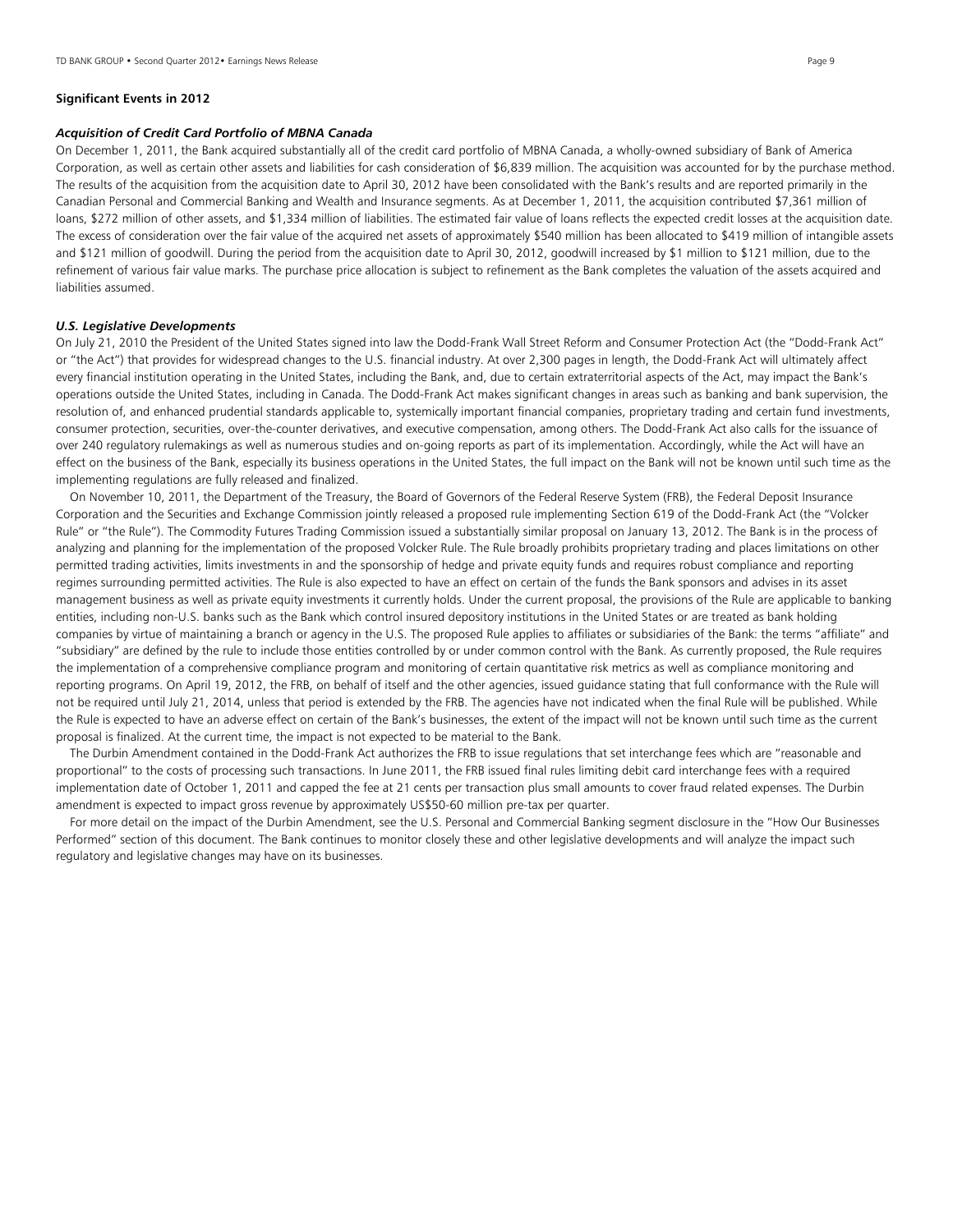# **HOW OUR BUSINESSES PERFORMED**

For management reporting purposes, the Bank's operations and activities are organized around four key business segments operating in a number of locations in key financial centres around the globe: Canadian Personal and Commercial Banking, Wealth and Insurance, U.S. Personal and Commercial Banking, and Wholesale Banking. The Bank's other activities are grouped into the Corporate segment. Effective December 1, 2011, results of the acquisition of the MBNA Canada credit card portfolio are reported primarily in the Canadian Personal and Commercial Banking and Wealth and Insurance segments. Integration charges and direct transaction costs relating to the acquisition of the MBNA Canada credit card portfolio are reported primarily in the Canadian Personal and Commercial Banking segment. The results of TD Auto Finance Canada are reported in Canadian Personal and Commercial Banking. The results of TD Auto Finance U.S. are reported in U.S. Personal and Commercial Banking. Integration charges and direct transaction costs related to the acquisition of Chrysler Financial are reported in the Corporate segment.

 Executive responsibilities for the TD Insurance business were moved from Group Head, Canadian Banking, Auto Finance, and Credit Cards to the Group Head, Wealth and Insurance and Corporate Shared Services. The Bank has updated the corresponding segment reporting results retroactively for 2011.

 Effective November 1, 2011, the Bank revised its methodology for allocating capital to its business segments to align with the future common equity capital requirements under Basel III at a 7% Common Equity Tier 1 ratio. The return measures for business segments now reflect a return on common equity methodology and not return on invested capital which was reported previously. These changes have been applied prospectively.

 Results of each business segment reflect revenue, expenses, assets, and liabilities generated by the businesses in that segment. The Bank measures and evaluates the performance of each segment based on adjusted results where applicable, and for those segments the Bank notes that the measure is adjusted. Amortization of intangible expenses is included in the Corporate segment. Accordingly, net income for the operating business segments is presented before amortization of intangibles, as well as any other items of note not attributed to the operating segments. For further details, see the "How the Bank Reports" section, the "Business Focus" section in the 2011 MD&A, and Note 27 to the 2011 Consolidated Financial Statements. For information concerning the Bank's measures of economic profit and adjusted return on common equity, which are non-GAAP financial measures, see the "How We Performed" section of this document.

 Net interest income within Wholesale Banking is calculated on a taxable equivalent basis (TEB), which means that the value of non-taxable or tax-exempt income, including dividends, is adjusted to its equivalent before-tax value. Using TEB allows the Bank to measure income from all securities and loans consistently and makes for a more meaningful comparison of net interest income with similar institutions. The TEB increase to net interest income and provision for income taxes reflected in Wholesale Banking results is reversed in the Corporate segment. The TEB adjustment for the quarter was \$74 million, compared with \$63 million in the second quarter last year, and \$70 million in the prior quarter.

 The Bank continues to securitize retail loans and receivables, however under IFRS, these loans and receivables remain on-balance sheet and the related interest is recognized over the life of the loan.

# **TABLE 7: CANADIAN PERSONAL AND COMMERCIAL BANKING**

| (millions of Canadian dollars, except as noted)                  |             |               | For the three months ended |               |         |               | For the six months ended |               |         |  |
|------------------------------------------------------------------|-------------|---------------|----------------------------|---------------|---------|---------------|--------------------------|---------------|---------|--|
|                                                                  | Apr. 30     |               | Jan. 31                    |               | Apr. 30 |               | Apr. 30                  |               | Apr. 30 |  |
|                                                                  | 2012        |               | 2012                       |               | 2011    |               | 2012                     |               | 2011    |  |
| Net interest income                                              | \$<br>1,967 | \$            | 1,930                      | \$            | 1,729   | \$            | 3,897                    | \$            | 3,516   |  |
| Non-interest income                                              | 636         |               | 640                        |               | 564     |               | 1,276                    |               | 1,130   |  |
| Total revenue - reported                                         | 2,603       |               | 2,570                      |               | 2,293   |               | 5,173                    |               | 4,646   |  |
| Total revenue - adjusted                                         | 2,625       |               | 2,584                      |               | 2,293   |               | 5,209                    |               | 4,646   |  |
| Provision for credit losses                                      | 274         |               | 283                        |               | 192     |               | 557                      |               | 407     |  |
| Non-interest expenses - reported                                 | 1,226       |               | 1,160                      |               | 1,074   |               | 2,386                    |               | 2,134   |  |
| Non-interest expenses - adjusted                                 | 1,208       |               | 1,142                      |               | 1,074   |               | 2,350                    |               | 2,134   |  |
| Net income – reported                                            | 808         |               | 826                        |               | 733     |               | 1,634                    |               | 1,502   |  |
| Adjustments for items of note, net of income taxes <sup>1</sup>  |             |               |                            |               |         |               |                          |               |         |  |
| Integration charges and direct transaction costs relating to the |             |               |                            |               |         |               |                          |               |         |  |
| acquisition of the credit card portfolio of MBNA Canada          | 30          |               | 24                         |               |         |               | 54                       |               |         |  |
| Net income - adjusted                                            | \$<br>838   | \$            | 850                        |               | 733     | \$            | 1,688                    | \$            | 1,502   |  |
| Selected volumes and ratios                                      |             |               |                            |               |         |               |                          |               |         |  |
| Return on common equity – reported <sup>2</sup>                  | 42.0 %      |               | 43.7                       | $\%$          | 36.2 %  |               | 42.8 %                   |               | 36.7 %  |  |
| Return on common equity – adjusted <sup>2</sup>                  | 43.4        | $\frac{0}{0}$ | 44.9 %                     |               | 36.2 %  |               | 44.2 %                   |               | 36.7 %  |  |
| Margin on average earning assets (including securitized assets)  |             |               |                            |               |         |               |                          |               |         |  |
| – reported                                                       | 2.84%       |               | 2.77%                      |               | 2.77%   |               | 2.80%                    |               | 2.79 %  |  |
| Margin on average earning assets (including securitized assets)  |             |               |                            |               |         |               |                          |               |         |  |
| - adjusted                                                       | 2.87        | $\frac{0}{n}$ | 2.79                       | $\frac{1}{2}$ | 2.77    | $\frac{1}{2}$ | 2.83%                    |               | 2.79 %  |  |
| Efficiency ratio - reported                                      | 47.1        | $\frac{0}{0}$ | 45.1                       | $\%$          | 46.8    | $\%$          | 46.1                     | $\frac{0}{0}$ | 45.9 %  |  |
| Efficiency ratio - adjusted                                      | 46.0        | $\frac{0}{n}$ | 44.2 %                     |               | 46.8    | $\frac{1}{2}$ | 45.1 %                   |               | 45.9 %  |  |
| Number of Canadian retail stores                                 | 1,153       |               | 1,150                      |               | 1,131   |               | 1,153                    |               | 1,131   |  |
| Average number of full-time equivalent staff                     | 31.017      |               | 30 696                     |               | 29538   |               | 30.855                   |               | 29539   |  |

<sup>1</sup> For explanations of items of note, see the "Non-GAAP Financial Measures — Reconciliation of Adjusted to Reported Net Income" table in the "How We Performed" section of this document.<br><sup>2</sup> Effective the first quarter of a 7% Common Equity Tier 1 ratio. The return measures for business segments will now be return on common equity rather than return on invested capital. These changes have been applied prospectively. Return on invested capital, which was used as the return measure in prior periods, has not been restated to return on common equity.

#### Quarterly comparison – Q2 2012 vs. Q2 2011

Canadian Personal and Commercial Banking reported net income for the quarter was \$808 million, an increase of \$75 million, or 10%, compared with the second quarter last year. Adjusted net income was \$838 million, an increase of \$105 million, or 14%, compared with the second quarter last year, primarily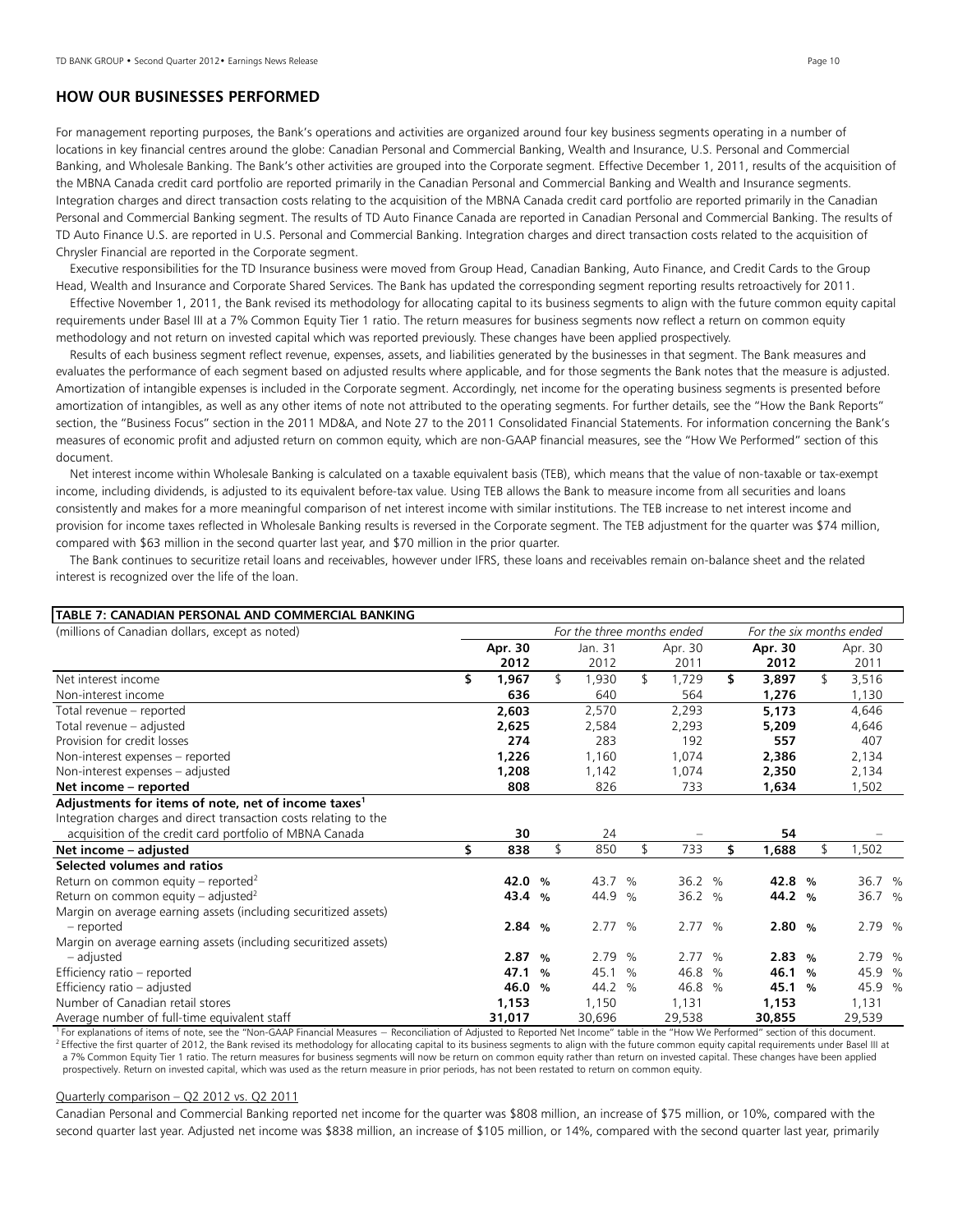driven by good loan and deposit volume growth, favourable credit performance and an elevated contribution from MBNA. The reported annualized return on common equity for the quarter was 42.0%, while the adjusted annualized return on common equity was 43.4%.

 Canadian Personal and Commercial Banking revenue is derived from personal banking, auto lending, credit cards, and business banking. Reported revenue for the quarter was \$2,603 million, an increase of \$310 million, or 14%, while adjusted revenue was a record \$2,625 million, an increase of \$332 million, or 14%, compared with the second quarter last year. MBNA accounted for 9% of reported and 10% of adjusted revenue growth. Net interest income growth was driven by the inclusion of MBNA, good volume growth, and an additional calendar day, partially offset by lower margin on average earning assets. The retail business continues to generate good, but slowing, personal lending volume growth, while business lending volume growth remains strong. Compared with the second quarter last year, average real estate secured lending volume increased \$12.8 billion, or 7%. Auto lending average volume increased \$1.6 billion, or 13%, while all other personal lending average volumes, excluding MBNA, were relatively flat. Business loans and acceptances average volume increased \$4.8 billion, or 14%. Average personal deposit volume increased \$8.5 billion, or 6%, while average business deposit volume increased \$5.3 billion, or 9%. Excluding the impact of MBNA, margin on average earning assets decreased 12 bps to 2.65%. The decrease was primarily due to the impact of a low interest rate environment, portfolio mix, and competitive pricing pressure. Non-interest income growth of 13% was driven by higher transaction volumes, repricing, and MBNA.

 PCL for the quarter was \$274 million, an increase of \$82 million, or 43%, compared with the second quarter last year, due entirely to MBNA. Personal banking PCL was \$264 million, or \$169 million excluding MBNA, a decrease of \$19 million, or 10%, due to better credit performance and enhanced collection strategies. Business banking PCL was \$10 million, an increase of \$6 million compared with the second quarter last year. Credit quality remained steady as annualized PCL as a percentage of credit volume was 0.38%, or 0.26% excluding MBNA, a decrease of 4 bps, compared with the second quarter last year. Net impaired loans were \$943 million, an increase of \$53 million, or 6%, over the second quarter last year. Net impaired loans as a percentage of total loans were 0.32%, compared with 0.34% as at April 30, 2011.

 Reported non-interest expenses for the quarter were \$1,226 million, an increase of \$152 million, or 14%, compared with the second quarter last year. Adjusted non-interest expenses for the quarter were \$1,208 million, an increase of \$134 million, or 12%, compared with the second quarter last year. Excluding MBNA, expenses increased \$51 million, or 5%, driven by employee related costs, higher volumes, and the timing of business initiatives.

 The average full-time equivalent (FTE) staffing levels increased by 1,479, or 5%, compared with the second quarter last year, primarily due to MBNA. The reported efficiency ratio for the quarter was 47.1%, while the adjusted efficiency ratio was 46.0%, compared with 46.8% in the second quarter last year.

#### Quarterly comparison – Q2 2012 vs. Q1 2012

Canadian Personal and Commercial Banking reported net income for the quarter decreased \$18 million, or 2%, compared with the prior quarter. Adjusted net income for the quarter decreased \$12 million, or 1%, compared with the prior quarter. The reported annualized return on common equity for the quarter was 42.0%, while the adjusted annualized return on common equity was 43.4%, compared with 43.7% and 44.9% respectively, in the prior quarter.

 Reported revenue for the quarter increased \$33 million, or 1%, while adjusted revenue increased \$41 million, or 2%, compared with the prior quarter driven by a full quarter of MBNA, partially offset by fewer calendar days. Net interest income growth was driven by MBNA as steady operating revenue was enhanced by an extra month of results as well as better than anticipated credit performance. Excluding MBNA, net interest income was down from the prior quarter driven by fewer calendar days and lower margin on average earning assets, partially offset by solid volume growth. Compared with the prior quarter, average real estate secured lending volume increased \$1.5 billion, or 1%, while all other personal lending average volumes, excluding MBNA, were relatively flat. Business loans and acceptances average volume increased \$1.6 billion, or 4%. Average personal deposit volume increased \$2.9 billion, or 2%, while average business deposit volume was relatively flat. Excluding MBNA, margin on average earning assets decreased 2 bps, driven by the low interest rate environment and portfolio mix. Non-interest income was slightly down compared to the prior quarter driven by fewer calendar days.

 PCL for the quarter decreased \$9 million, or 3%. Credit quality remained steady as personal banking PCL, excluding MBNA, decreased \$20 million, or 11%. Including MBNA, personal banking PCL increased \$2 million, or 1% driven by the full quarter impact of MBNA, while business banking PCL decreased \$11 million. Net impaired loans decreased \$7 million, or 1%, compared with the prior quarter. Net impaired loans as a percentage of total loans were 0.32%, compared with 0.33% as at January 31, 2012.

 Reported and adjusted non-interest expenses for the quarter increased \$66 million, or 6%, compared with the prior quarter, driven by a full quarter of MBNA, employee related costs, and the timing of business investments, partially offset by fewer calendar days.

 Average FTE staffing levels increased 321, or 1%, largely due to the full quarter impact of MBNA. The reported efficiency ratio for the current quarter was 47.1%, while the adjusted efficiency ratio was 46.0%, compared with 45.1% and 44.2% respectively, in the prior quarter.

#### Year-to-date comparison – Q2 2012 vs. Q2 2011

Canadian Personal and Commercial Banking reported net income for the six months ended April 30, 2012 was \$1,634 million, an increase of \$132 million, or 9%, compared with the same period last year. Adjusted net income for the six months ended April 30, 2012 was \$1,688 million, an increase of \$186 million, or 12%, compared with the same period last year. On a year-to-date basis, the reported annualized return on common equity was 42.8%, while the adjusted annualized return on common equity was 44.2%.

 Reported revenue on a year-to-date basis was \$5,173 million, an increase of \$527 million, or 11%, compared with the same period last year. Adjusted revenue was \$5,209 million, an increase of \$563 million, or 12%, compared with the same period last year. MBNA contributed 7% to reported and 8% to adjusted revenue growth. Net interest income growth was driven by the inclusion of MBNA, strong volume growth, and an additional calendar day, partially offset by lower margin on average earning assets. The business continues to generate good, but slowing, personal lending volume growth, while business lending volume growth remained strong. Compared with the same period last year, average real estate secured lending volume increased \$13.4 billion, or 7%. Auto lending average volume increased \$1.9 billion, or 16%, while all other personal lending average volumes, excluding MBNA, were relatively flat. Business loans and acceptances average volumes increased \$4.7 billion, or 14%. Average personal deposit volumes increased \$6.8 billion, or 5%, while average business deposit volumes increased \$6.3 billion, or 11%. Excluding MBNA, the year-to-date margin on average earning assets decreased 13 bps to 2.66%, due to the impact of a low interest rate environment, portfolio mix, and competitive pricing pressure. Non-interest income growth of 13% was driven by higher transaction volumes, repricing, and MBNA.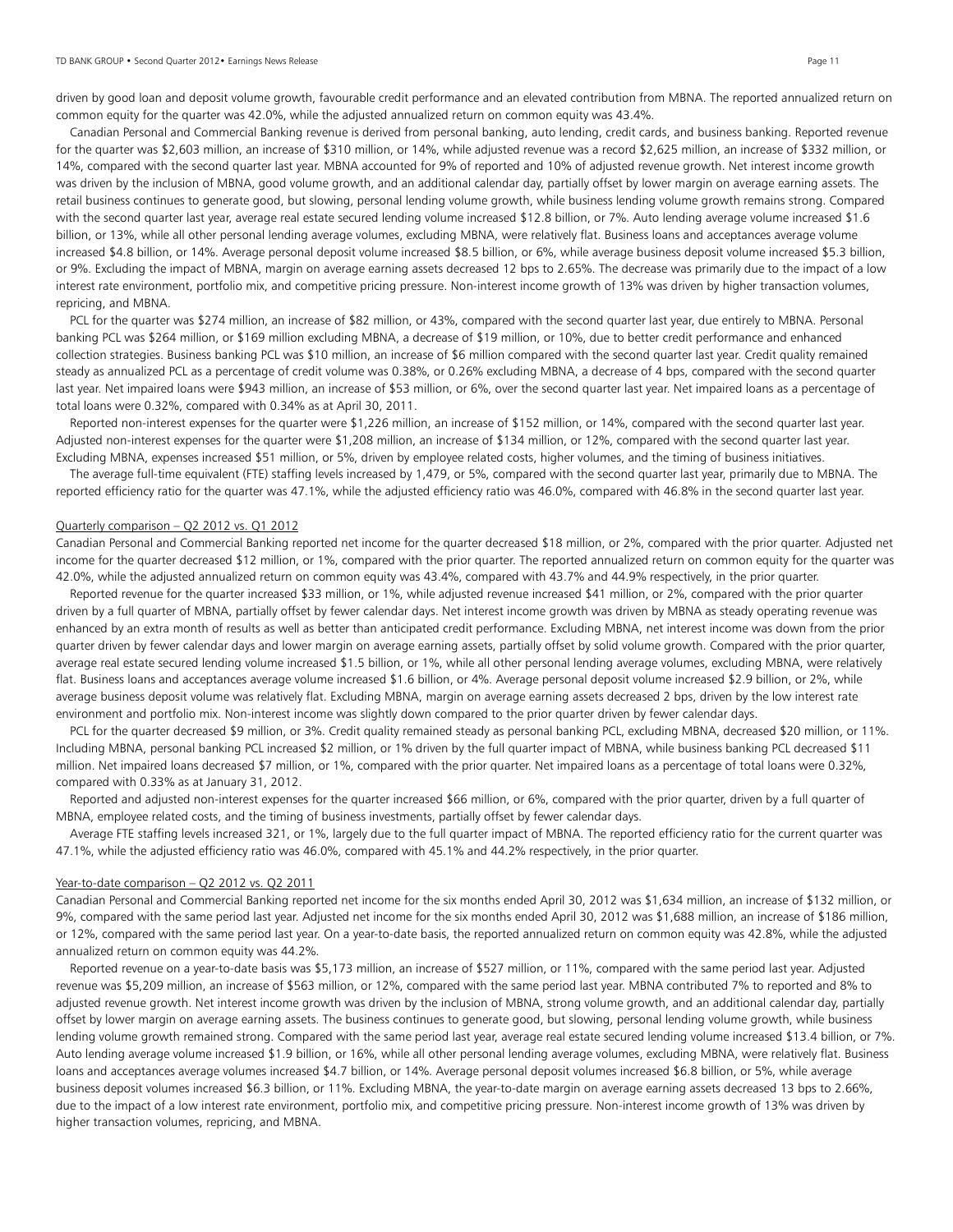PCL on a year-to-date basis was \$557 million, an increase of \$150 million, or 37%, compared with the same period last year, due entirely to MBNA. Personal banking PCL excluding MBNA decreased \$37 million, or 9%, due to better credit performance and enhanced collection strategies. Business banking PCL was \$31 million, an increase of \$19 million, primarily due to fewer recoveries in the current period.

 On a year-to-date basis, reported non-interest expenses were \$2,386 million, an increase of \$252 million, or 12%, compared with the same period last year. Adjusted non-interest expenses were \$2,350 million, an increase of \$216 million, or 10%, compared with the same period last year. Excluding MBNA, expenses increased \$83 million, or 4%, compared with the same period last year, driven by higher employee-related costs, the timing of business initiatives, and one extra calendar day.

 The average FTE staffing levels on a year-to-date basis increased by 1,316, or 4%, compared with the same period last year, largely due to MBNA. The reported efficiency ratio on a year-to-date basis was 46.1%, while the adjusted efficiency ratio was 45.1%, compared with 45.9% for the same period last year.

#### Business Outlook

Overall, we expect Canadian Personal and Commercial Banking to post good results in the second half of 2012 driven by positive operating leverage, solid volume growth, favourable contribution from the MBNA acquisition, and relatively steady credit loss performance. Looking further out, we expect the operating environment to be more challenging with sustained low interest rates, regulatory changes and slower economic growth leading to lower margins and slowing loan growth. We intend to manage through this environment by continuing to focus on our core strategy of customer service and convenience, identifying opportunities to invest in and grow businesses, and driving operational efficiencies.

| TABLE 8: WEALTH AND INSURANCE <sup>1</sup>                                                                                      |                 |                    |                            |               |                 |      |                          |      |                 |      |
|---------------------------------------------------------------------------------------------------------------------------------|-----------------|--------------------|----------------------------|---------------|-----------------|------|--------------------------|------|-----------------|------|
| (millions of Canadian dollars, except as noted)                                                                                 |                 |                    | For the three months ended |               |                 |      | For the six months ended |      |                 |      |
|                                                                                                                                 | Apr. 30<br>2012 |                    | Jan. 31<br>2012            |               | Apr. 30<br>2011 |      | Apr. 30<br>2012          |      | Apr. 30<br>2011 |      |
| Net interest income                                                                                                             | \$<br>144       | $\mathbf{\hat{S}}$ | 144                        | \$            | 134             | \$   | 288                      | \$   | 267             |      |
| Insurance revenue, net of claims and related expenses $2$<br>Income from financial instruments designated at fair value through | 330             |                    | 281                        |               | 254             |      | 611                      |      | 563             |      |
| profit or loss                                                                                                                  | (17)            |                    | 10                         |               | (2)             |      | (7)                      |      | (29)            |      |
| Non-interest income – other                                                                                                     | 591             |                    | 564                        |               | 594             |      | 1,155                    |      | 1,171           |      |
| Total revenue                                                                                                                   | 1,048           |                    | 999                        |               | 980             |      | 2,047                    |      | 1,972           |      |
| Non-interest expenses                                                                                                           | 653             |                    | 639                        |               | 648             |      | 1,292                    |      | 1,307           |      |
| Net income                                                                                                                      | 318             |                    | 294                        |               | 259             |      | 612                      |      | 517             |      |
| Wealth                                                                                                                          | 155             |                    | 144                        |               | 151             |      | 299                      |      | 281             |      |
| Insurance                                                                                                                       | 163             |                    | 150                        |               | 108             |      | 313                      |      | 236             |      |
| TD Ameritrade                                                                                                                   | 47              |                    | 55                         |               | 57              |      | 102                      |      | 105             |      |
| <b>Total Wealth and Insurance</b>                                                                                               | 365             |                    | 349                        | \$            | 316             | \$   | 714                      |      | 622             |      |
| Selected volumes and ratios                                                                                                     |                 |                    |                            |               |                 |      |                          |      |                 |      |
| Assets under administration – Wealth (billions of Canadian dollars)                                                             | \$<br>255       | \$                 | 250                        | \$            | 248             | \$   | 255                      | \$   | 248             |      |
| Assets under management – Wealth (billions of Canadian dollars)                                                                 | 202             |                    | 196                        |               | 190             |      | 202                      |      | 190             |      |
| Gross originated insurance premiums                                                                                             | 877             |                    | 763                        |               | 812             |      | 1,640                    |      | 1,525           |      |
| Return on common equity <sup>3</sup>                                                                                            | 22.5            | $\%$               | 21.4                       | $\frac{1}{2}$ | 25.6            | $\%$ | 21.9                     | %    | 24.3 %          |      |
| Efficiency ratio                                                                                                                | 62.3            | $\frac{0}{0}$      | 64.0                       | $\%$          | 66.1            | $\%$ | 63.1                     | $\%$ | 66.3            | $\%$ |
| Average number of full-time equivalent staff                                                                                    | 12,003          |                    | 11,898                     |               | 12,083          |      | 11,950                   |      | 12,046          |      |

Average number of full-time equivalent staff<br>In the strate of the strate of 2012, the Insurance business was transferred from Canadian Personal and Commercial Banking to Wealth and Insurance. The prior period results have accordingly.

<sup>2</sup> Insurance revenue, net of claims and related expenses is included in the non-interest income line on the Bank's Consolidated Statement of Income. For the three and six months ended April 30, 2012, the claims and related expenses were \$512 million and \$1,091 million, respectively. For the three and six months ended April 30, 2011, the claims and related expenses were \$544 million and \$1,044 million, respectively.

<sup>3</sup> Effective the first quarter of 2012, the Bank revised its methodology for allocating capital to its business segments to align with the future common equity capital requirements under Basel III at a 7% Common Fauity Tier 1 ratio. The return measures for business segments will now be return on common equity rather than return on invested capital. These changes have been applied prospectively. Return on invested capital, which was used as the return measure in prior periods, has not been restated to return on common equity.

#### Quarterly comparison – Q2 2012 vs. Q2 2011

Wealth and Insurance net income for the quarter was \$365 million, an increase of \$49 million, or 16%, compared with the second quarter last year. Wealth and Insurance net income excluding TD Ameritrade was \$318 million, an increase of \$59 million, or 23%. The Bank's reported investment in TD Ameritrade generated net income for the quarter of \$47 million, a decrease of \$10 million, or 18%, compared with the second quarter last year, mainly due to lower earnings at TD Ameritrade. For its second quarter ended March 31, 2012, TD Ameritrade reported net income of US\$137 million, a decrease of US\$35 million, or 20%, compared with the second quarter last year, primarily driven by lower trading revenues. Wealth and Insurance's annualized return on common equity for the quarter was 22.5%.

 Wealth and Insurance revenue is derived from direct investing, advice-based businesses, asset management services, life and health insurance, and general insurance. Wealth and Insurance revenue for the quarter was \$1,048 million, an increase of \$68 million, or 7%, compared to the second quarter last year. Very strong revenue growth in Insurance business was primarily driven by lower claims from weather-related events, the inclusion of MBNA revenues, strong premium growth and better claims management. A decrease in transactional revenues from lower trading volumes in direct investing businesses was largely offset by an increase in fee-based revenue driven by increased client assets in the Wealth advice-based and asset management businesses.

 Non-interest expenses for the quarter were \$653 million, an increase of \$5 million, or 1%, compared with the second quarter last year. This was mainly due to increased expenses to support business growth in Insurance.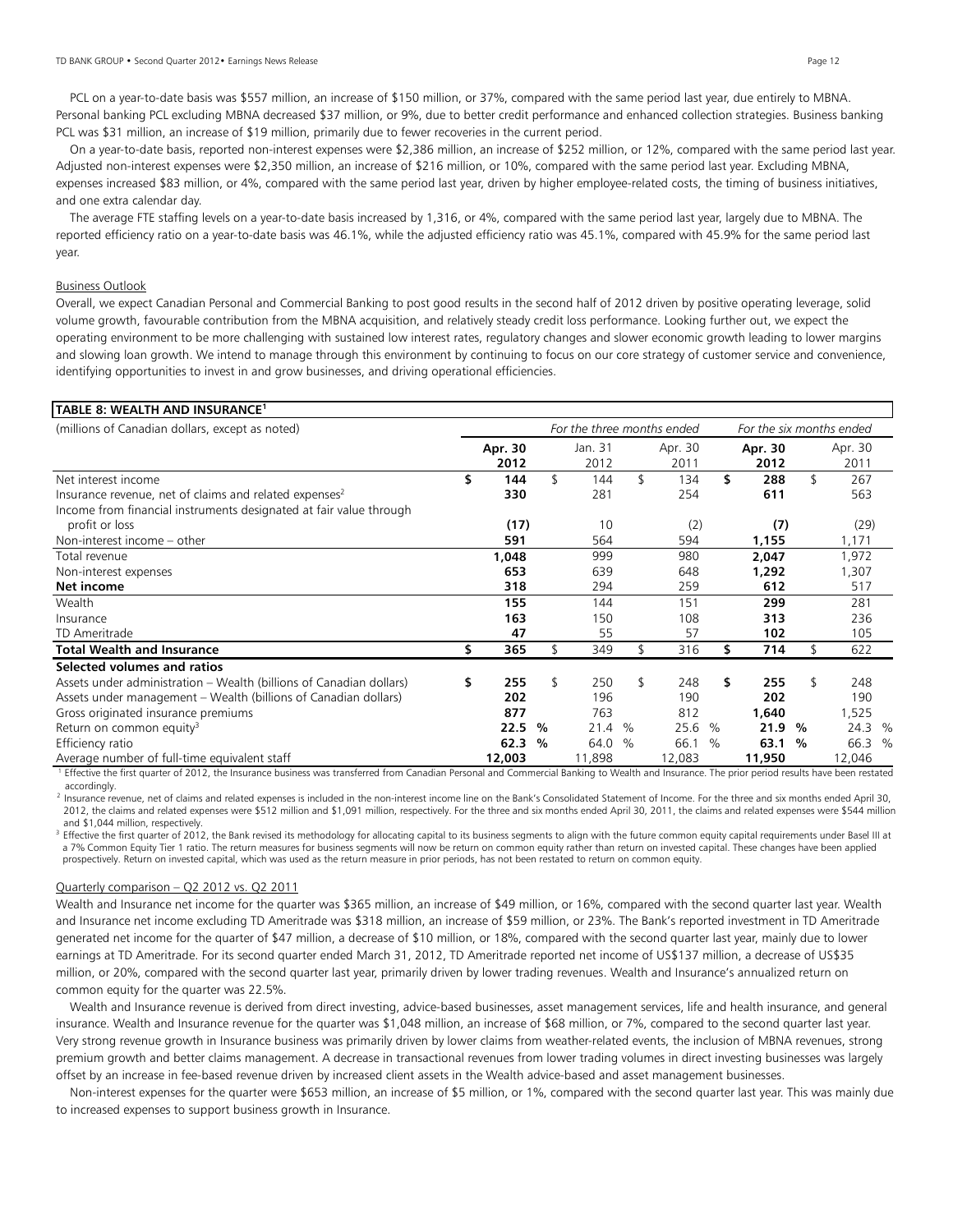Assets under administration of \$255 billion as at April 30, 2012, increased by \$7 billion, or 3%, from April 30, 2011. Assets under management of \$202 billion as at April 30, 2012 increased by \$12 billion, or 6%, from April 30, 2011. These increases were driven by net new client assets, partially offset by lower equity markets.

 Gross originated insurance premiums of \$877 million increased \$65 million, or 8%, compared with the second quarter last year. The increase was primarily due to organic business growth.

The efficiency ratio for the current quarter improved to 62.3%, compared with 66.1% in the second quarter last year.

 The average FTE staffing levels decreased by 80, or 1%, compared with the second quarter last year primarily from lower support required due to a decrease in transactional activity in the Wealth businesses this year.

# Quarterly comparison – Q2 2012 vs. Q1 2012

Wealth and Insurance net income for the quarter increased by \$16 million, or 5%, compared with the prior quarter. The Bank's reported investment in TD Ameritrade reflected a decrease in net income of \$8 million, or 15%, compared with the prior quarter, mainly due to lower earnings at TD Ameritrade. For its second quarter ended March 31, 2012, TD Ameritrade reported net income decreased US\$15 million, or 10%, compared with the prior quarter primarily driven by an increase in expenses. The annualized return on common equity for the quarter was 22.5%, compared with 21.4% in the prior quarter.

 Revenue for the quarter increased \$49 million, or 5%, compared with the prior quarter, primarily due to lower claims from weather-related events in the Insurance business, and fee-based revenue growth in Wealth advice-based and asset management businesses.

 Non-interest expenses increased \$14 million, or 2%, compared to the prior quarter, primarily due to higher variable costs driven by increased revenue in the Wealth businesses.

 Assets under administration of \$255 billion as at April 30, 2012 increased \$5 billion, or 2%, from January 31, 2012. Assets under management of \$202 billion as at April 30, 2012 increased \$6 billion, or 3%, from January 31, 2012. These increases were driven primarily by net new client assets.

 Gross originated insurance premiums increased \$114 million, or 15%, compared with the prior quarter. The increase is due to seasonality of policy renewals.

The efficiency ratio for the current quarter improved to 62.3%, compared with 64.0% in the prior quarter.

 The average FTE staffing levels increased by 105, or 1%, compared with the prior quarter, primarily resulting from business growth in the Insurance business.

#### Year-to-date comparison - Q2 2012 vs. Q2 2011

Wealth and Insurance net income for the six months ended April 30, 2012 was \$714 million, an increase of \$92 million, or 15%, compared with the same period last year. Wealth and Insurance net income excluding TD Ameritrade was \$612 million, an increase of \$95 million, or 18%, compared with the same period last year. The Bank's reported investment in TD Ameritrade generated net income of \$102 million, a decrease of \$3 million, or 3%, compared with the same period last year, driven by lower earnings at TD Ameritrade. For its six months ended March 31, 2012, TD Ameritrade reported net income of US\$289 million, a decrease of US\$28 million, or 9%, compared with the same period last year, primarily driven by lower trading revenues. On a year-to-date basis, Wealth and Insurance's annualized return on common equity was 21.9%.

 Revenue on a year-to-date basis was \$2,047 million, an increase of \$75 million, or 4%, compared with the same period last year. The increase was primarily due to the inclusion of MBNA, better claims management and premium growth. Lower transaction revenue in direct investing businesses was partially offset by higher fee-based revenue from increased assets under administration and assets under management in Wealth advice-based and asset management businesses. Net interest income increased in the Wealth and Insurance businesses driven by higher margins and client balances in the Wealth businesses and increased margins in Insurance.

 On a year-to-date basis, non-interest expenses were \$1,292 million, a decrease of \$15 million, or 1%, compared with the same period last year. The decrease was primarily due to lower expenses in the Wealth business from non-recurring project expenses in the first half of 2011, partially offset by increased expenses in Insurance to support business growth.

 On a year-to-date basis, gross originated insurance premiums were \$1,640 million, an increase of \$115 million, or 8%, compared with the same period last year. The increase was primarily due to organic business growth.

The efficiency ratio on a year-to-date basis improved to 63.1%, compared with 66.3% in the same period last year.

 The average FTE staffing levels on a year-to-date basis decreased by 96, or 1%, compared with the same period last year, primarily from lower support required due to a decrease in transactional activity in Wealth, partially offset by an FTE increase from growth in the Wealth advice-based businesses.

#### Business Outlook

The Insurance business is expected to deliver strong results for 2012 as premium growth and better claims management are anticipated to continue throughout the remainder of the year.

 While the Wealth business may continue to face difficult and volatile economic conditions we expect our strong franchise will continue to generate good client asset inflows. This, combined with prudent cost management should deliver solid results.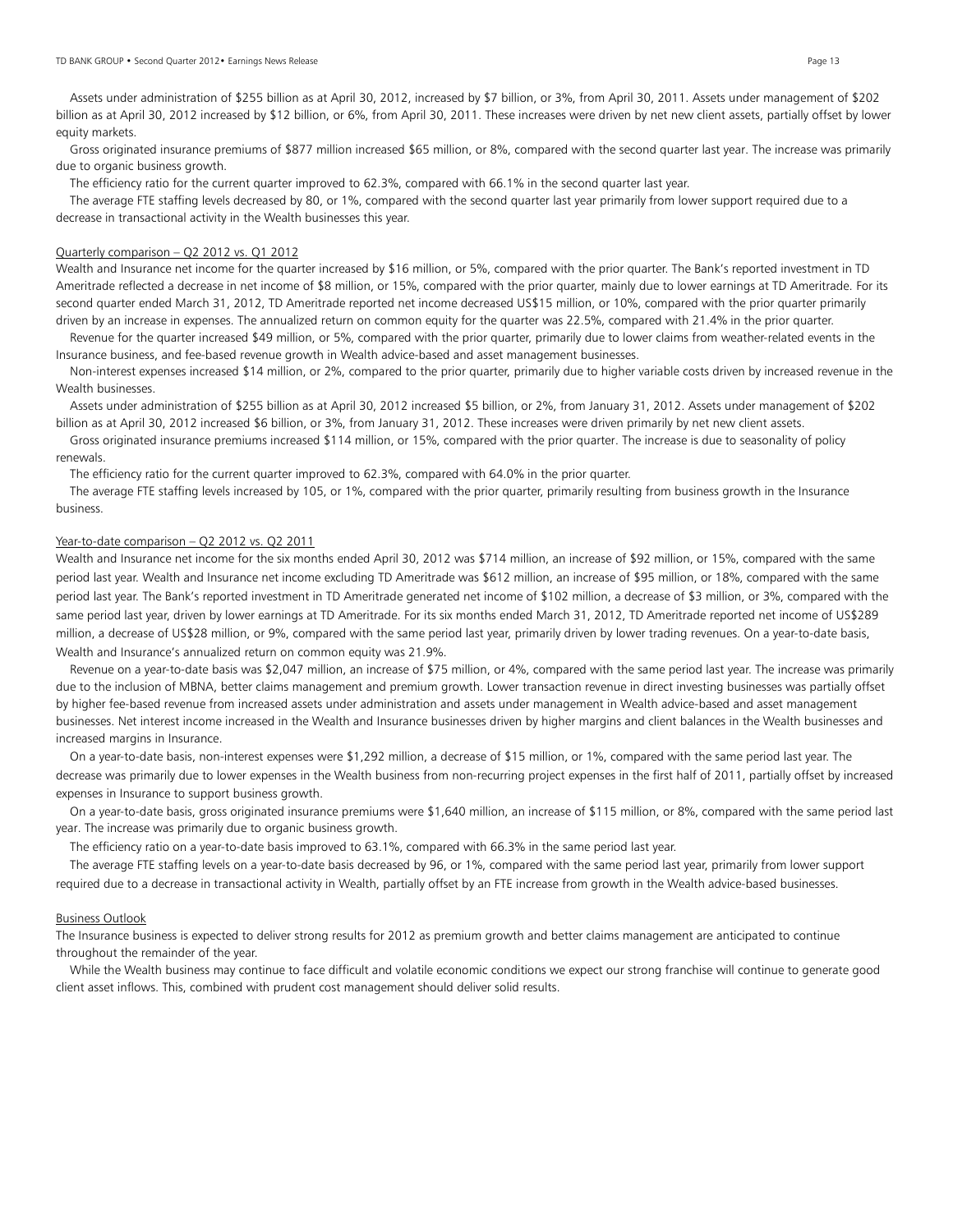| TABLE 9: U.S. PERSONAL AND COMMERCIAL BANKING                                                                                          |             |      |             |      |                  |      |                  |           |        |           |      |                            |                       |
|----------------------------------------------------------------------------------------------------------------------------------------|-------------|------|-------------|------|------------------|------|------------------|-----------|--------|-----------|------|----------------------------|-----------------------|
| (millions of dollars, except as noted)                                                                                                 |             |      |             |      |                  |      |                  |           |        |           |      | For the three months ended |                       |
|                                                                                                                                        |             |      |             |      | Canadian dollars |      |                  |           |        |           |      | U.S. dollars               |                       |
|                                                                                                                                        | Apr. 30     |      | Jan. 31     |      | Apr. 30          |      | Apr. 30          |           |        | Jan. 31   |      | Apr. 30                    |                       |
|                                                                                                                                        | 2012        |      | 2012        |      | 2011             |      |                  | 2012      |        | 2012      |      | 2011                       |                       |
| Net interest income                                                                                                                    | \$<br>1,178 |      | \$<br>1,157 | \$   | 1,073            |      | \$               | 1,185     | \$     | 1,134     | \$   | 1,103                      |                       |
| Non-interest income                                                                                                                    | 409         |      | 338         |      | 310              |      |                  | 412       |        | 331       |      | 323                        |                       |
| Total revenue                                                                                                                          | 1,587       |      | 1,495       |      | 1,383            |      |                  | 1,597     |        | 1,465     |      | 1,426                      |                       |
| Provision for credit losses - loans                                                                                                    | 157         |      | 113         |      | 136              |      |                  | 157       |        | 111       |      | 139                        |                       |
| Provision for credit losses - debt securities                                                                                          |             |      |             |      |                  |      |                  |           |        |           |      |                            |                       |
| classified as loans                                                                                                                    | 3           |      | 3           |      | 3                |      |                  | з         |        | 3         |      |                            | 3                     |
| Provision for credit losses - acquired                                                                                                 |             |      |             |      |                  |      |                  |           |        |           |      |                            |                       |
| credit-impaired loans <sup>1</sup>                                                                                                     | 32          |      | 42          |      | 37               |      |                  | 33        |        | 41        |      | 39                         |                       |
| Provision for credit losses - total                                                                                                    | 192         |      | 158         |      | 176              |      |                  | 193       |        | 155       |      | 181                        |                       |
| Non-interest expenses - reported                                                                                                       | 953         |      | 1,185       |      | 839              |      |                  | 959       |        | 1,166     |      | 863                        |                       |
| Non-interest expenses - adjusted                                                                                                       | 953         |      | 889         |      | 809              |      |                  | 959       |        | 870       |      | 831                        |                       |
| Net income - reported                                                                                                                  | 356         |      | 172         |      | 296              |      |                  | 358       |        | 165       |      | 308                        |                       |
| Adjustments for items of note <sup>2</sup>                                                                                             |             |      |             |      |                  |      |                  |           |        |           |      |                            |                       |
| Integration charges and direct transaction                                                                                             |             |      |             |      |                  |      |                  |           |        |           |      |                            |                       |
| costs relating to U.S. Personal                                                                                                        |             |      |             |      |                  |      |                  |           |        |           |      |                            |                       |
| and Commercial Banking acquisitions                                                                                                    |             |      | 9           |      | 20               |      |                  |           |        | 9         |      | 20                         |                       |
| Litigation reserve                                                                                                                     |             |      | 171         |      |                  |      |                  |           |        | 171       |      |                            |                       |
| Net income - adjusted                                                                                                                  | \$<br>356   |      | \$<br>352   | \$   | 316              |      | \$               | 358       | \$     | 345       | \$   | 328                        |                       |
| Selected volumes and ratios                                                                                                            | 8.2         | $\%$ | 3.9         | $\%$ | 7.4%             |      |                  | 8.2       | $\%$   | 3.9       | $\%$ |                            |                       |
| Return on common equity – reported <sup>3</sup>                                                                                        | 8.2         | $\%$ | 7.9         | $\%$ | 7.9              | $\%$ |                  | 8.2       | $\%$   | 7.9       | $\%$ | 7.9                        | 7.4%<br>$\frac{1}{2}$ |
| Return on common equity – adjusted <sup>3</sup><br>Margin on average earning assets (TEB) <sup>4</sup>                                 | 3.74        | %    | 3.61        | $\%$ | 3.77             | %    |                  |           | 3.74%  | 3.61      | $\%$ | 3.77                       | $\%$                  |
| Efficiency ratio - reported                                                                                                            | 60.1        | $\%$ | 79.3        | $\%$ | 60.7             | $\%$ |                  | 60.1      | $\%$   | 79.3      | %    | 60.7                       | $\frac{0}{c}$         |
| Efficiency ratio - adjusted                                                                                                            | 60.1 %      |      | 59.5        | $\%$ | 58.5 %           |      |                  |           | 60.1 % | 59.5 %    |      |                            | 58.5 %                |
| Number of U.S. retail stores                                                                                                           | 1,288       |      | 1,284       |      | 1,285            |      |                  | 1,288     |        | 1,284     |      | 1,285                      |                       |
| Average number of full-time equivalent staff                                                                                           | 24,733      |      | 25,092      |      | 23,447           |      | 24,733           |           |        | 25,092    |      | 23,447                     |                       |
|                                                                                                                                        |             |      |             |      |                  |      |                  |           |        |           |      | For the six months ended   |                       |
|                                                                                                                                        |             |      |             |      |                  |      | Canadian dollars |           |        |           |      | U.S. dollars               |                       |
|                                                                                                                                        |             |      |             |      | Apr. 30          |      | Apr. 30          |           |        | Apr. 30   |      | Apr. 30                    |                       |
|                                                                                                                                        |             |      |             |      | 2012             |      |                  | 2011      |        | 2012      |      | 2011                       |                       |
| Net interest income                                                                                                                    |             |      |             | \$   | 2,335            |      | \$               | 2,175     | \$     | 2,319     | \$   | 2,201                      |                       |
| Non-interest income                                                                                                                    |             |      |             |      | 747              |      |                  | 610       |        | 743       |      | 623                        |                       |
| Total revenue                                                                                                                          |             |      |             |      | 3,082            |      |                  | 2,785     |        | 3,062     |      | 2,824                      |                       |
| Provision for credit losses - loans                                                                                                    |             |      |             |      | 270              |      |                  | 277       |        | 268       |      | 280                        |                       |
| Provision for credit losses - debt securities                                                                                          |             |      |             |      |                  |      |                  |           |        |           |      |                            |                       |
| classified as loans                                                                                                                    |             |      |             |      | 6                |      |                  | 69        |        | 6         |      | 69                         |                       |
| Provision for credit losses - acquired<br>credit-impaired loans <sup>1</sup>                                                           |             |      |             |      |                  |      |                  |           |        |           |      |                            |                       |
| Provision for credit losses - total                                                                                                    |             |      |             |      | 74<br>350        |      |                  | 37<br>383 |        | 74<br>348 |      | 39<br>388                  |                       |
| Non-interest expenses – reported                                                                                                       |             |      |             |      | 2,138            |      |                  | 1,682     |        | 2,125     |      | 1,702                      |                       |
| Non-interest expenses - adjusted                                                                                                       |             |      |             |      | 1,841            |      |                  | 1,615     |        | 1,829     |      | 1,633                      |                       |
| Net income - reported                                                                                                                  |             |      |             |      | 528              |      |                  | 598       |        | 523       |      | 609                        |                       |
| Adjustments for items of note <sup>2</sup>                                                                                             |             |      |             |      |                  |      |                  |           |        |           |      |                            |                       |
| Integration charges and direct transaction                                                                                             |             |      |             |      |                  |      |                  |           |        |           |      |                            |                       |
| costs relating to U.S. Personal                                                                                                        |             |      |             |      |                  |      |                  |           |        |           |      |                            |                       |
| and Commercial Banking acquisitions                                                                                                    |             |      |             |      | 9                |      |                  | 44        |        | 9         |      | 44                         |                       |
| Litigation reserve                                                                                                                     |             |      |             |      | 171              |      |                  |           |        | 171       |      |                            |                       |
| Net income - adjusted                                                                                                                  |             |      |             | \$   | 708              |      | \$               | 642       | \$     | 703       | \$   | 653                        |                       |
| Selected volumes and ratios                                                                                                            |             |      |             |      |                  |      |                  |           |        |           |      |                            |                       |
| Return on common equity – reported <sup>3</sup>                                                                                        |             |      |             |      | 6.0%             |      |                  |           | 7.3 %  | 6.0       | %    |                            | 7.3%                  |
| Return on common equity – adjusted <sup>3</sup>                                                                                        |             |      |             |      | 8.1              | %    |                  |           | 7.9 %  | 8.1       | %    |                            | 7.9 %                 |
| Margin on average earning assets (TEB) <sup>4</sup>                                                                                    |             |      |             |      | 3.68 %           |      |                  |           | 3.81 % | 3.68%     |      |                            | 3.81 %                |
| Efficiency ratio - reported                                                                                                            |             |      |             |      | 69.4 %           |      |                  |           | 60.4 % | 69.4 %    |      |                            | 60.4 %                |
| Efficiency ratio - adjusted                                                                                                            |             |      |             |      | 59.8 %           |      |                  |           | 58.0 % | 59.8 %    |      |                            | 58.0 %                |
| Number of U.S. retail stores                                                                                                           |             |      |             |      | 1,288            |      |                  | 1,285     |        | 1,288     |      | 1,285                      |                       |
| Average number of full-time equivalent staff<br><sup>1</sup> Includes all FDIC covered loans and other acquired credit-impaired loans. |             |      |             |      | 24,914           |      | 23,160           |           |        | 24,914    |      | 23,160                     |                       |
|                                                                                                                                        |             |      |             |      |                  |      |                  |           |        |           |      |                            |                       |

<sup>2</sup> For explanations of items of note, see the "Non-GAAP Financial Measures – Reconciliation of Adjusted to Reported Net Income" table in the "How We Performed" section of this document.<br><sup>2</sup> Effective the first quarter of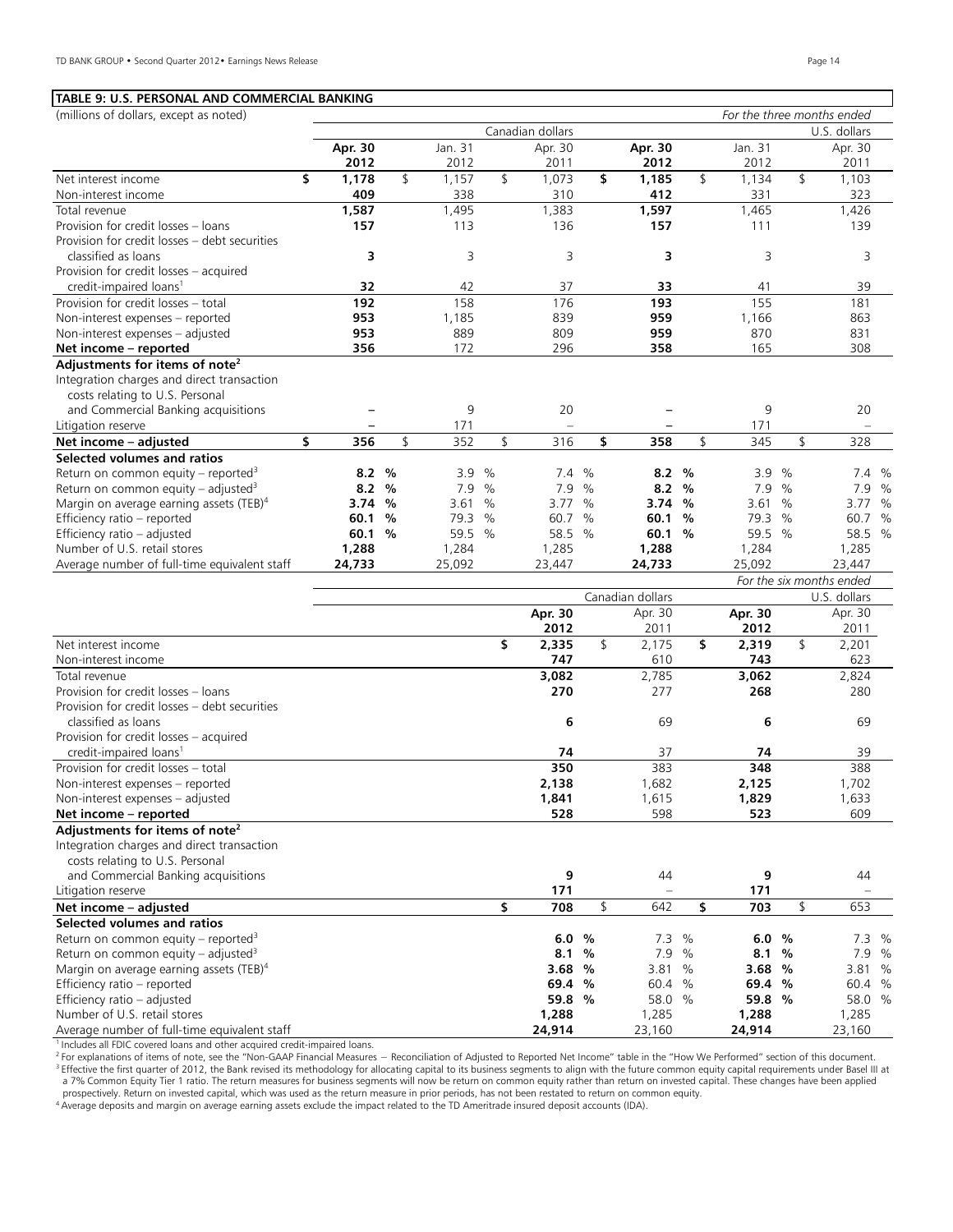#### Quarterly comparison – Q2 2012 vs. Q2 2011

U.S. Personal and Commercial Banking net income, in Canadian dollar terms, for the quarter was \$356 million, an increase of \$60 million, or 20% on a reported basis, and an increase of \$40 million, or 13% on an adjusted basis, compared with the second quarter last year. In U.S. dollar terms, net income for the quarter was US\$358 million on a reported basis, an increase of US\$50 million, or 16%, and US\$358 million on an adjusted basis, an increase of US\$30 million, or 9%, compared with the second quarter last year. The increase in adjusted earnings was primarily due to strong organic volume growth, partially offset by the impact of the Durbin Amendment. Increases in revenue included gains on sales of securities. Non interest expenses also increased driven by core growth and legal and credit-related expenses. The annualized reported and adjusted return on common equity for the quarter was 8.2%.

 In U.S. dollar terms, revenue for the quarter was US\$1,597 million, an increase of US\$171 million, or 12%, compared with the second quarter last year. The increase was primarily due to gains on sales of securities, strong loan and deposit growth, and the Chrysler Financial acquisition, partially offset by the impact of the Durbin Amendment. Margin on average earning assets decreased by 3 bps to 3.74%, compared with the second quarter last year, primarily due to deposit margin compression partially offset by favourable loan spreads. Excluding the Chrysler Financial acquisition, average loans increased by 10% compared with the second quarter last year. Average deposits, excluding TD Ameritrade IDAs and Government deposits, increased by 8%.

 Total PCL for the quarter was US\$193 million, an increase of US\$12 million, or 7%. The underlying credit quality of the loan portfolio continues to improve. The performance of acquired credit-impaired loans (which includes the loans from South Financial and the FDIC-assisted acquisitions as well as acquired credit-impaired loans from Chrysler Financial) remained in line with our expectations with a slight decline on these loans compared to the prior year. PCL on loans excluding acquired credit-impaired loans and debt securities classified as loans increased by US\$18 million, due primarily to organic loan growth and the Chrysler Financial acquisition, partially offset by improved asset quality. Annualized PCL for loans excluding debt securities classified as loans as a percentage of credit volume was 0.93%, a decrease of 10 bps, compared with the second quarter last year. Net impaired loans, excluding acquired credit-impaired loans and debt securities classified as loans, were US\$1,038 million, a decrease of US\$89 million, or 8%, compared with the second quarter last year partially due to the reclassification of certain delinquent properties from gross impaired loans to other assets. Net impaired loans, excluding acquired credit-impaired loans and debt securities classified as loans, as a percentage of total loans were 1.3% at April 30, 2012, compared with 1.6% as at April 30, 2011. Net impaired debt securities classified as loans were US\$1,344 million as at April 30, 2012, a decrease of US\$174 million, or 11%, compared to April 30, 2011.

 Non-interest expenses for the quarter were US\$959 million, an increase of US\$96 million, or 11% on a reported basis, and an increase of US\$128 million, or 15% on an adjusted basis, compared with the second quarter last year primarily due to investments in the core franchise including new stores, legal and credit-related expenses, and the Chrysler Financial acquisition.

 The average FTE staffing levels increased by 1,286, or 5%, compared with the second quarter last year. This increase resulted primarily from the Chrysler Financial acquisition. The efficiency ratio for the quarter was 60.1%, compared with 60.7% on a reported basis, and 58.5% on an adjusted basis, in the second quarter last year.

#### Quarterly comparison – Q2 2012 vs. Q1 2012

U.S. Personal and Commercial Banking net income, in Canadian dollar terms, for the quarter increased \$184 million, or 107%, on a reported basis, and increased \$4 million, or 1%, on an adjusted basis, compared with the prior quarter. In U.S. dollar terms, net income increased US\$193 million, or 117%, on a reported basis, and increased US\$13 million, or 4%, on an adjusted basis. On a reported basis, earnings for the quarter ended January 31, 2012 included a previously disclosed significant litigation reserve. Adjusted net income reflects higher revenue, offset by higher expenses and PCL. The annualized return on common equity for the quarter was 8.2%, compared with 3.9% on a reported basis and 7.9% on an adjusted basis in the prior quarter.

 In U.S. dollar terms, revenue for the quarter increased US\$132 million, or 9%, compared with the prior quarter due primarily to gains on sales of securities and acquired loan accretion. Margin on average earning assets increased 13 bps to 3.74%, compared with the prior quarter primarily due to timing of cash flows on acquired credit-impaired portfolios. Average loans increased by US\$2.5 billion, or 4%, compared with the prior quarter with an increase of 5% in average personal loans and an increase of 3% in average business loans. Average deposits increased US\$1.6 billion, or 1%, compared with the prior quarter, including a US\$1.2 billion decrease in average deposits of TD Ameritrade. Average deposit volume, excluding the impact of the TD Ameritrade IDAs, increased US\$2.8 billion, or 3%, driven by 5% growth in personal deposit volume.

 Total PCL for the quarter increased US\$38 million, or 25%, compared with the prior quarter due largely to timing. Annualized PCL for loans excluding debt securities classified as loans as a percentage of credit volume was 0.93%, an increase of 18 bps, compared with the prior quarter. Net impaired loans, excluding acquired credit-impaired loans and debt securities classified as loans, were US\$1,038 million, a decrease of US\$111 million, compared with the prior quarter partially due to the reclassification of certain delinquent properties from gross impaired loans to other assets. Net impaired loans, excluding acquired credit-impaired and debt securities classified as loans, as a percentage of total loans were 1.3%, compared with 1.5% as at January 31, 2011. Net impaired debt securities classified as loans were US\$1,344 million, a decrease of US\$44 million, or 3%, compared with the prior quarter.

 Reported non-interest expenses for the quarter decreased US\$207 million, or 18%, compared with the prior quarter due primarily to the litigation reserve taken in the prior quarter. On an adjusted basis, non-interest expenses increased US\$89 million, or 10%, compared with the prior quarter driven by legal and credit-related expenses and increased advertising.

 The average FTE staffing levels decreased by 359, or 1%, compared with the prior quarter due primarily to store capacity optimization and the prior quarter being seasonally high. The efficiency ratio for the quarter improved to 60.1%, compared with 79.3% in the prior quarter driven by the litigation reserve taken in the prior quarter on a reported basis, and worsened slightly compared with 59.5% in the prior quarter on an adjusted basis.

#### Year-to-date comparison - Q2 2012 vs. Q2 2011

U.S. Personal and Commercial Banking net income, in Canadian dollar terms, for the six months ended April 30, 2012 was \$528 million on a reported basis, a decrease of \$70 million, or 12%, and \$708 million on an adjusted basis, an increase of \$65 million, or 10%, compared with the same period last year. In U.S. dollar terms, net income decreased US\$86 million, or 14%, on a reported basis, and increased US\$50 million, or 8% on an adjusted basis. The increase in adjusted earnings was primarily due to strong organic growth, partially offset by the impact of the Durbin Amendment. On a year-to-date basis, the reported and adjusted annualized return on common equity were 6.0% and 8.1%, respectively.

 In U.S. dollar terms, revenue on a year-to-date basis was US\$3,062 million, an increase of US\$238 million, or 8%, compared with the same period last year, due to the Chrysler Financial acquisition, organic growth, and gains on sales of securities. The margin on average earning assets on a year-to-date basis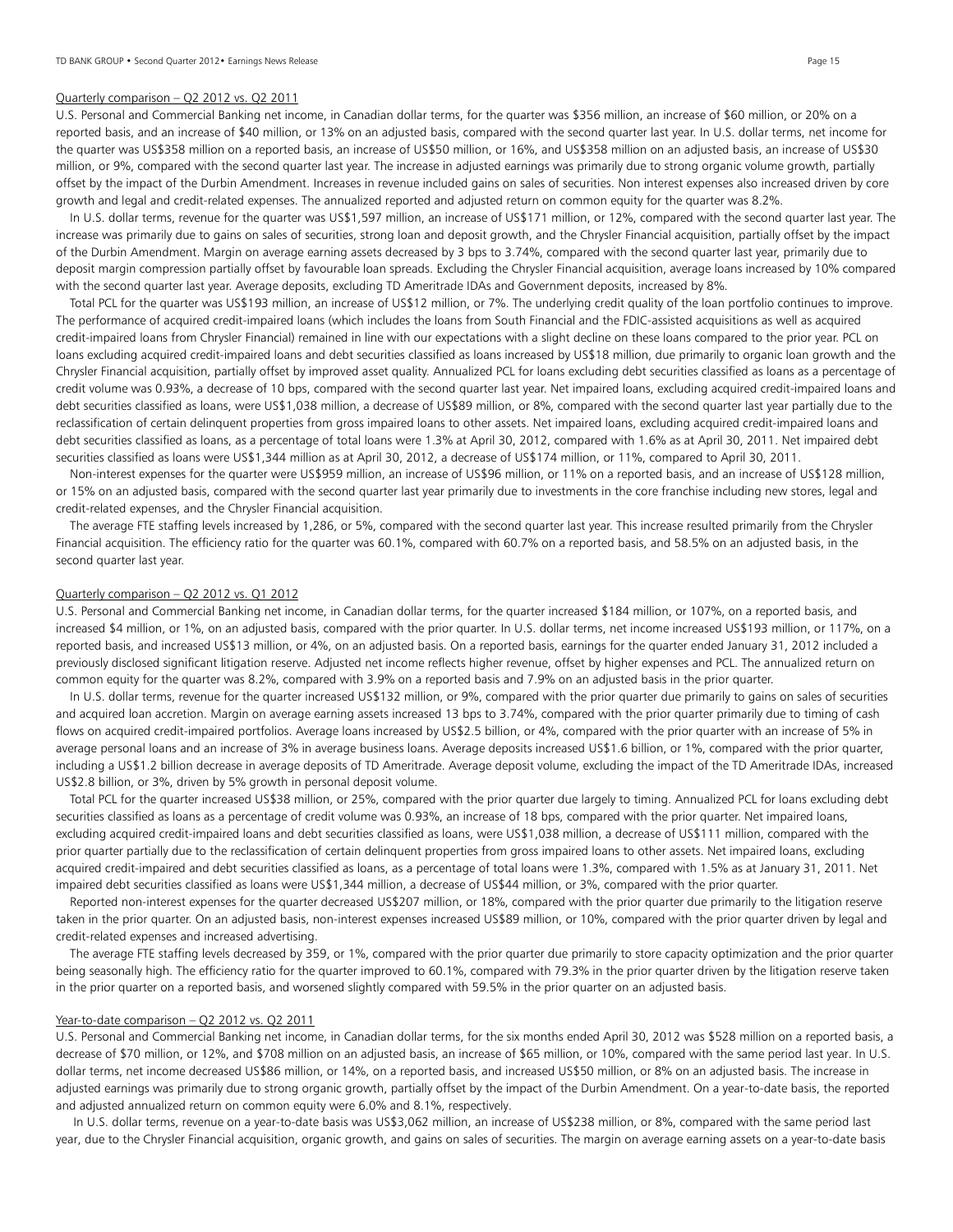decreased by 13 bps to 3.68%, compared with the same period last year, primarily due to an update to the timing of cash flows on certain debt securities classified as loans in the prior year.

 Total PCL on a year-to-date basis was US\$348 million, a decrease of US\$40 million, or 10%, compared with the same period last year due primarily to lower PCL on debt securities classified as loans. Annualized PCL for loans excluding debt securities classified as loans as a percentage of credit volume was 0.8%, a decrease of 9 bps, compared with the same period last year.

 On a year-to-date basis, non-interest expenses were US\$2,125 million, an increase of US\$423 million, or 25%, on a reported basis, and US\$1,829 million, an increase of US\$196 million, or 12%, on an adjusted basis, compared with the same period last year, due to the Chrysler Financial acquisition, legal and credit-related expenses, new store openings and investments in the core franchise.

 The average FTE staffing levels on a year-to-date basis increased by 1,754, or 8%, compared with the same period last year. This increase was primarily due to the Chrysler Financial acquisition. The reported efficiency ratio on a year-to-date basis worsened to 69.4%, compared with 60.4% in the same period last year due primarily to the litigation reserve increase as announced in January in the current year. The adjusted efficiency ratio worsened to 59.8%, compared with 58.0% for the same period last year.

#### Business Outlook

Strong volume growth is expected to continue through fiscal 2012 driven by residential mortgages, indirect auto loans, and commercial lending. Organic deposit growth momentum is expected to continue due to maturing stores. Over time, we generally expect declines in PCL due to the improved overall asset quality of the portfolio, but PCL amounts may vary in any given quarter. Given sustained low interest rates, we expect continued lower margins, including in indirect auto lending, pressuring net income in the business. Adjusted for acquisitions, expense growth will be managed closely, while investing in resources and infrastructure to support growth. Overall, we expect solid adjusted earnings growth for 2012, taking into account our expectations of regulatory and market conditions, including continued effects of the low interest rate environment and expectations of a modestly improving U.S. economy.

# **TABLE 10: WHOLESALE BANKING**

| (millions of Canadian dollars, except as noted) | For the three months ended |         |      |         |      |         | For the six months ended |         |      |         |  |
|-------------------------------------------------|----------------------------|---------|------|---------|------|---------|--------------------------|---------|------|---------|--|
|                                                 |                            | Apr. 30 |      | Jan. 31 |      | Apr. 30 |                          | Apr. 30 |      | Apr. 30 |  |
|                                                 |                            | 2012    |      | 2012    |      | 2011    |                          | 2012    |      | 2011    |  |
| Net interest income (TEB)                       |                            | 434     |      | 443     | \$.  | 395     | s.                       | 877     |      | 783     |  |
| Non-interest income                             |                            | 174     |      | 240     |      | 186     |                          | 414     |      | 528     |  |
| Total revenue                                   |                            | 608     |      | 683     |      | 581     |                          | 1,291   |      | ,311    |  |
| Provision for credit losses                     |                            | 6       |      | 12      |      |         |                          | 18      |      | 13      |  |
| Non-interest expenses                           |                            | 384     |      | 406     |      | 344     |                          | 790     |      | 743     |  |
| Net income                                      |                            | 197     |      | 194     |      | 188     |                          | 391     |      | 423     |  |
| Selected volumes and ratios                     |                            |         |      |         |      |         |                          |         |      |         |  |
| Risk-weighted assets (billions of dollars)      |                            | 48      |      | 51      |      | 31      |                          | 48      |      | 31      |  |
| Return on common equity <sup>1</sup>            |                            | 19.5    | $\%$ | 18.7    | $\%$ | 23.3    | $\%$                     | 19.1    | $\%$ | 26.1 %  |  |
| Efficiency ratio                                |                            | 63.2 %  |      | 59.4 %  |      | 59.2 %  |                          | 61.2    | %    | 56.7 %  |  |
| Average number of full-time equivalent staff    |                            | 3,540   |      | 3.538   |      | 3,438   |                          | 3,539   |      | 3,413   |  |

<sup>1</sup> Effective the first quarter of 2012, the Bank revised its methodology for allocating capital to its business segments to align with the future common equity capital requirements under Basel III at a 7% Common Equity Tier 1 rate. The return measures for business segments will now be return on common equity rather than return on invested capital. These changes have been applied prospectively. Return on invested capital, which was used as the return measure in prior periods, has not been restated to return on common equity.

# Quarterly comparison – Q2 2012 vs. Q2 2011

Wholesale Banking net income for the quarter was \$197 million, an increase of \$9 million, or 5%, compared with the second quarter last year. The increase was due to higher revenues across a number of business lines, most notably investment banking. This revenue growth and the positive impact of a favourable tax item were partially offset by higher non-interest expenses and a declining trend in fixed income trading due to challenging market conditions late in the quarter. The annualized return on common equity for the quarter was 19.5%.

 Wholesale Banking revenue is derived primarily from capital markets and corporate lending. The capital markets businesses generate revenue from advisory, underwriting, trading, facilitation, and trade execution services. Revenue for the quarter was \$608 million, an increase of \$27 million, or 5%, compared with the second quarter last year. The increase in revenue was due to improved performance across a number of businesses led by investment banking which experienced strong client activity in mergers and acquisitions (M&A) and credit originations. Partially offsetting these increases were losses on credit valuation adjustments primarily related to the Bank's derivative liabilities as compared to credit valuation gains related to trading derivatives last year.

 PCL for the quarter was \$6 million, in line with the second quarter last year, and was limited to the accrual cost of credit protection. Net impaired loans were \$31 million, a decrease of \$3 million, or 9%, over the second quarter last year.

 Non-interest expenses for the quarter were \$384 million, an increase of \$40 million or 12%, compared with the second quarter last year. The increase was primarily due to higher operating expenses.

 Risk-weighted assets were \$48 billion, an increase of \$17 billion, or 55%, compared with the second quarter last year. The increase was due to the implementation of the revised Basel II market risk framework.

#### Quarterly comparison – Q2 2012 vs. Q1 2012

Wholesale Banking net income for the quarter increased by \$3 million, or 2%, compared with the prior quarter. The increase was largely due to lower noninterest expenses, and strong currency and equity trading, partially offset by lower fixed income and credit trading. The annualized return on common equity for the quarter was 19.5% compared with 18.7% in the prior quarter.

 Revenue for the quarter decreased \$75 million, or 11%, compared with the prior quarter. The decrease was primarily due to lower fixed income and credit trading on increased economic uncertainty in Europe during the late stages of the quarter and losses on credit valuation adjustments for the Bank's derivative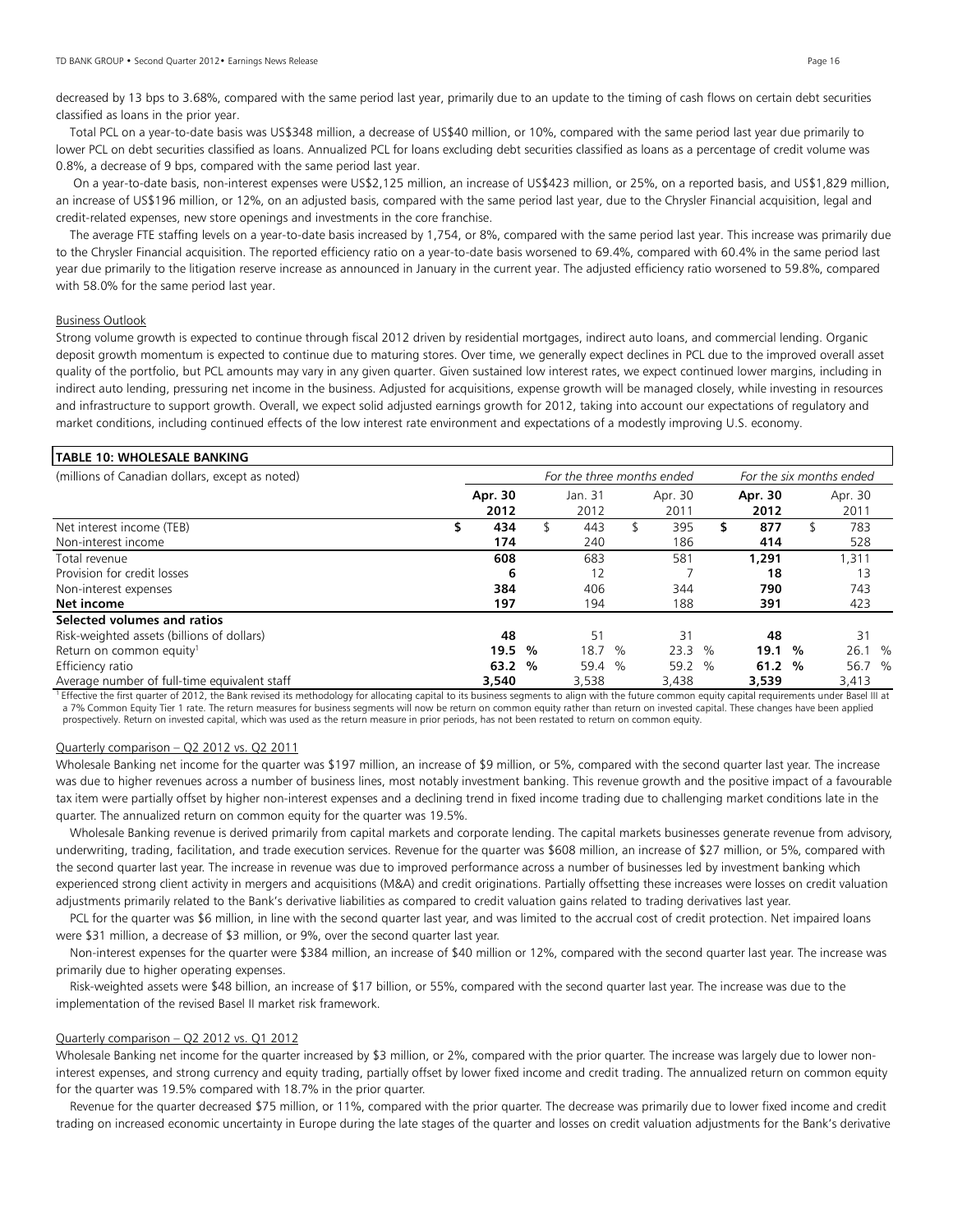liabilities as compared to gains related to trading derivatives in the prior quarter. Partially offsetting these decreases were improved currency and equity trading.

PCL for the quarter decreased by \$6 million, or 50%, and was limited to the accrual cost of credit protection. Provisions were higher in the prior quarter due to a single merchant banking exposure. Net impaired loans were \$31 million, an increase of \$4 million, or 15% compared with the prior quarter.

 Non-interest expenses for the quarter decreased by \$22 million, or 5%, primarily due to lower variable compensation commensurate with lower capital markets revenue.

 Risk-weighted assets decreased by \$3 billion, or 6%, compared with the prior quarter due to initiatives to optimize capital utilization under the new market risk framework.

# Year-to-date comparison – Q2 2012 vs. Q2 2011

Wholesale Banking net income for the six months ended April 30, 2012 was \$391 million, a decrease of \$32 million, or 8%, compared with the same period last year. The decrease was primarily due to higher non-interest expenses. On a year-to-date basis, the annualized return on common equity was 19.1%.

 Revenue on a year-to-date basis was \$1,291 million, a decrease of \$20 million, or 1%, compared with the prior year. The decrease was largely attributable to lower securities gains and lower fixed income trading due to losses on credit valuation adjustments as compared to gains in the prior year. Partially offsetting the decrease were strong M&A fees and credit originations as underwriting remained solid on high levels of issuance driven by the continued lower interest environment.

 PCL on a year-to-date basis was \$18 million, an increase of \$5 million, or 38%, compared with the same period last year. PCL in the current year largely comprised the accrual cost of credit protection and a single merchant banking exposure.

 On a year-to-date basis, non-interest expenses were \$790 million, an increase of \$47 million, or 6%, largely due to higher variable compensation on improved investment banking revenue.

#### Business Outlook

The global economic outlook remains very uncertain, particularly as it relates to Europe. However, our diversified, client focused business mix continues to be resilient. Effective execution of this strategy has mitigated the impact from current global areas of concern. While we are not immune to significant market events, our stable asset quality and a strong balance sheet makes us a valued counterparty and provides flexibility for the Bank's funding and liquidity needs. Going forward we expect continued moderation in trading revenues. Cost management is a key priority and we have implemented expense management initiatives to reduce expenses and expect to benefit from those initiatives starting in 2013.

 $\overline{\phantom{a}}$ 

 $\overline{\phantom{a}}$ 

 $\sim$ 

# **TABLE 11: CORPORATE**

| (millions of Canadian dollars)                                                                                                             |   |                 |                 | For the three months ended | For the six months ended |                 |
|--------------------------------------------------------------------------------------------------------------------------------------------|---|-----------------|-----------------|----------------------------|--------------------------|-----------------|
|                                                                                                                                            |   | Apr. 30<br>2012 | Jan. 31<br>2012 | Apr. 30<br>2011            | Apr. 30<br>2012          | Apr. 30<br>2011 |
| Net loss – reported                                                                                                                        |   | $(33)$ \$       | $(63)$ \$       | $(129)$ \$                 | $(96)$ \$                | (179)           |
| Adjustments for items of note: Decrease (increase) in net income <sup>1</sup>                                                              |   |                 |                 |                            |                          |                 |
| Amortization of intangibles                                                                                                                |   | 59              | 60              | 99                         | 119                      | 202             |
| Fair value of derivatives hedging the reclassified available-for-sale<br>securities portfolio                                              |   | 9               | 45              | (7)                        | 54                       | (82)            |
| Fair value of credit default swaps hedging the corporate loan book, net<br>of provision for credit losses                                  |   |                 |                 | (2)                        | 2                        |                 |
| Integration charges, direct transaction costs, and changes in fair value<br>of contingent consideration relating to the Chrysler Financial |   |                 |                 |                            |                          |                 |
| acquisition                                                                                                                                |   | 3               | 5               | 10                         | 8                        | 10              |
| Reduction of allowance for incurred but not identified credit losses                                                                       |   | (59)            | (31)            |                            | (90)                     |                 |
| Total adjustments for items of note                                                                                                        |   | 13              | 80              | 100                        | 93                       | 131             |
| Net income (loss) – adjusted                                                                                                               |   | $(20)$ \$       | 17              | $(29)$ \$<br>-S            | $(3)$ \$                 | (48)            |
| Decomposition of items included in net gain (loss) – adjusted                                                                              |   |                 |                 |                            |                          |                 |
| Net corporate expenses                                                                                                                     | S | $(95)$ \$       | $(92)$ \$       | $(103)$ \$                 | $(187)$ \$               | (200)           |
| Other                                                                                                                                      |   | 49              | 83              | 49                         | 132                      | 101             |
| Non-controlling interests                                                                                                                  |   | 26              | 26              | 25                         | 52                       | 51              |
| Net income (loss) – adjusted                                                                                                               |   | $(20)$ \$       | 17              | $(29)$ \$                  | $(3)$ \$                 | (48)            |

1 For explanations of items of note, see the "Non-GAAP Financial Measures – Reconciliation of Adjusted to Reported Net Income" table in the "How We Performed" section of this document.

# Quarterly comparison - Q2 2012 vs. Q2 2011

Corporate segment's reported net loss for the quarter was \$33 million, compared with a reported net loss of \$129 million in the second quarter last year. Adjusted net loss was \$20 million, compared with an adjusted net loss of \$29 million in the second quarter last year. The change was primarily due to lower net corporate expenses.

#### Quarterly comparison – Q2 2012 vs. Q1 2012

Corporate segment's reported net loss for the quarter was \$33 million, compared with a reported net loss of \$63 million in the prior quarter. Adjusted net loss was \$20 million, compared with adjusted net income of \$17 million in the prior quarter. The change was primarily due to the impact of favourable tax items in the prior quarter.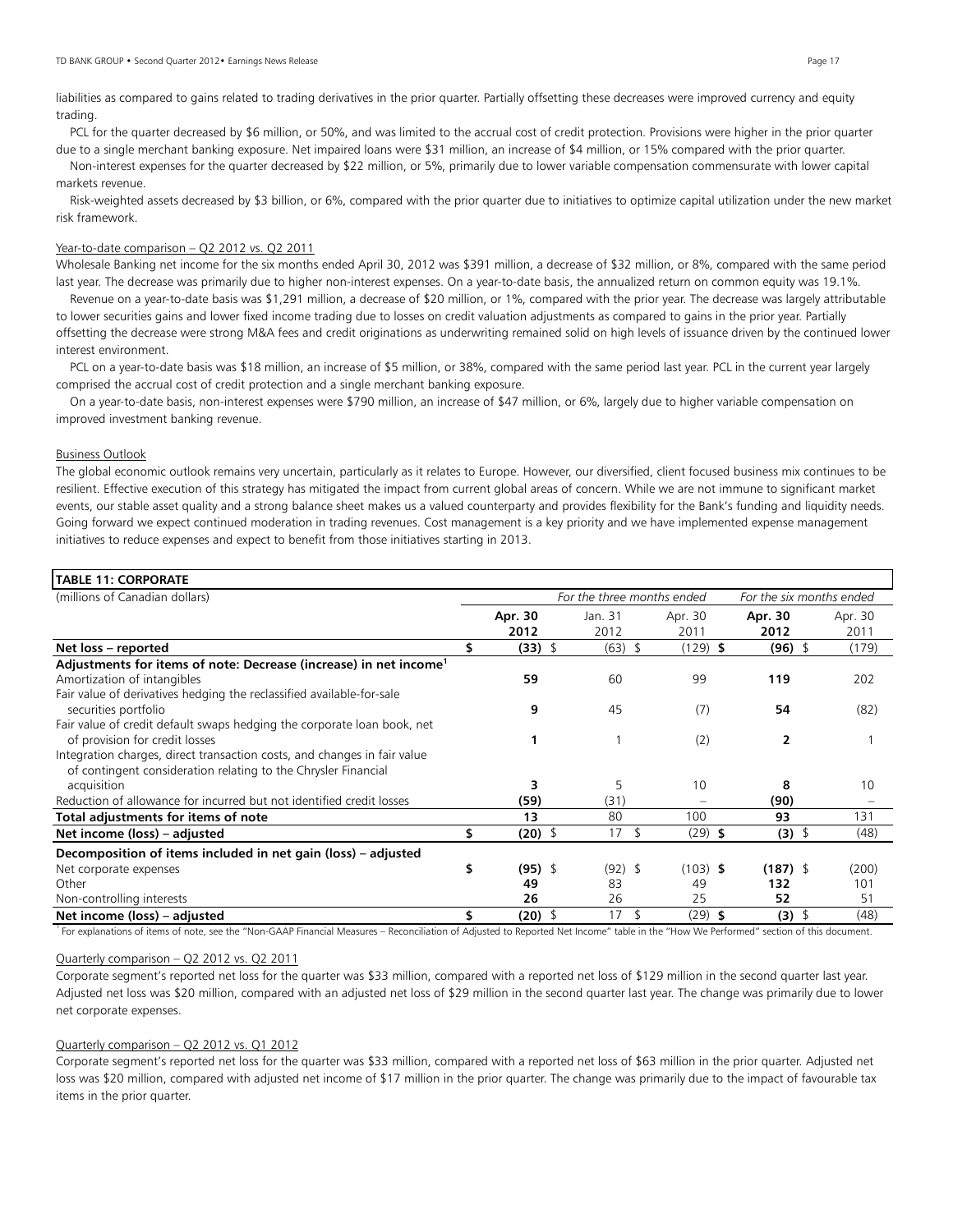Corporate segment's reported net loss for the six months ended April 30, 2012 was \$96 million, compared with a reported net loss of \$179 million in the same period last year. Adjusted net loss for the six months ended April 30, 2012 was \$3 million, compared with an adjusted net loss of \$48 million last year. The lower adjusted net loss was primarily attributable to lower net corporate expenses, the favourable impact of treasury and other hedging activities and favourable tax items in the current year.

# **Outlook**

While the Corporate segment results contain some volatility and are inherently difficult to predict by their nature, our estimated range for the remainder of fiscal 2012 is an adjusted net loss of \$40 million to \$80 million per quarter.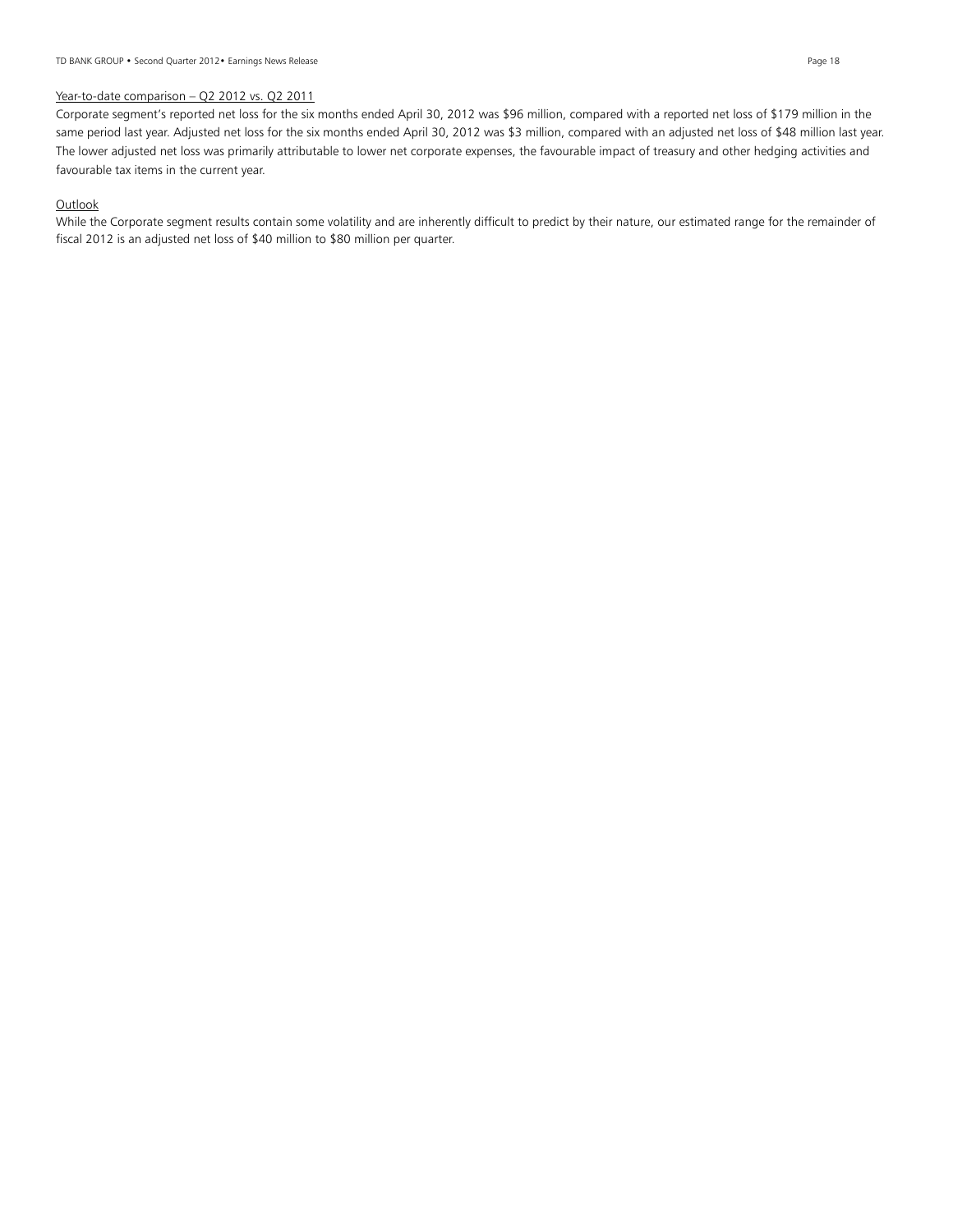# **SHAREHOLDER AND INVESTOR INFORMATION**

### **Shareholder Services**

| If you:                                                                                                                                              | And your inquiry relates to:                                                                                                                                                                                                                                                                                                                               | <b>Please contact:</b>                                                                                                                                                                                                                                                                                                                                                                              |
|------------------------------------------------------------------------------------------------------------------------------------------------------|------------------------------------------------------------------------------------------------------------------------------------------------------------------------------------------------------------------------------------------------------------------------------------------------------------------------------------------------------------|-----------------------------------------------------------------------------------------------------------------------------------------------------------------------------------------------------------------------------------------------------------------------------------------------------------------------------------------------------------------------------------------------------|
| on your TD share certificate)                                                                                                                        | Are a registered shareholder (your name appears Missing dividends, lost share certificates, estate questions,<br>address changes to the share register, dividend bank account<br>changes, the dividend reinvestment plan, eliminating<br>duplicate mailings of shareholder materials, or stopping (and<br>resuming) receiving annual and quarterly reports | <b>Transfer Agent:</b><br>CIBC Mellon Trust Company*<br>P.O. Box 700, Station B<br>Montreal, Quebec H3B 3K3<br>1-800-387-0825 or 416-682-3860<br>Facsimile: 1-888-249-6189<br>inquiries@canstockta.com or www.canstockta.com<br>*Canadian Stock Transfer Inc. acts as administrative agent for CIBC Mellon<br><b>Trust Company</b>                                                                  |
| Hold your TD shares through the<br><b>Direct Registration System</b><br>in the United States                                                         | Missing dividends, lost share certificates, estate questions,<br>address changes to the share register, eliminating duplicate<br>mailings of shareholder materials, or stopping (and resuming)<br>receiving annual and quarterly reports                                                                                                                   | <b>Co-Transfer Agent and Registrar:</b><br>Computershare Shareowner Services LLC<br>P.O. Box 358015<br>Pittsburgh, Pennsylvania 15252-8015<br>or<br>480 Washington Boulevard<br>Jersey City, New Jersey 07310<br>1-866-233-4836<br>TDD for hearing impaired: 1-800-231-5469<br>Shareholders outside of U.S.: 201-680-6578<br>TDD shareholders outside of U.S: 201-680-6610<br>www.computershare.com |
| Beneficially own TD shares that are held in the<br>name of an intermediary, such as a bank, a trust<br>company, a securities broker or other nominee | Your TD shares, including questions regarding the dividend<br>reinvestment plan and mailings of shareholder materials                                                                                                                                                                                                                                      | Your intermediary                                                                                                                                                                                                                                                                                                                                                                                   |

For all other shareholder inquiries, please contact TD Shareholder Relations at 416-944-6367 or 1-866-756-8936 or email tdshinfo@td.com. Please note that by leaving us an e-mail or voicemail message you are providing your consent for us to forward your inquiry to the appropriate party for response.

General Information Contact Corporate & Public Affairs: 416-982-8578

Products and services: Contact TD Canada Trust, 24 hours a day, seven days a week: 1-866-567-8888 French: 1-866-233-2323 Cantonese/Mandarin: 1-800-328-3698 Telephone device for the hearing impaired (TTY): 1-800-361-1180

Internet website: http://www.td.com Internet e-mail: customer.service@td.com

# Access to Quarterly Results Materials

Interested investors, the media and others may view this second quarter earnings news release, Report to Shareholders and supplemental information on the TD website at http://www.td.com/investor.

# Quarterly Earnings Conference Call

TD Bank Group will host an earnings conference call in Toronto, Ontario on May 24, 2012. The call will be webcast live via TD's website at 3 p.m. ET. The call and webcast will feature presentations by TD executives on the Bank's financial results for the second quarter, followed by a question-andanswer period with analysts. The presentation material referenced during the call will be available on the TD website at http://www.td.com/investor/qr\_2012.jsp on May 24, 2012, by approximately 12 p.m. ET. A listen-only telephone line is available at 416-644-3415 or 1-877-974-0445 (toll free).

The webcast and presentations will be archived at http://www.td.com/investor/gr\_2012.jsp. Replay of the teleconference will be available from 6 p.m. ET on May 24, 2012, until June 25, 2012, by calling 416-640-1917 or 1-877-289-8525 (toll free). The passcode is 4536563, followed by the pound key.